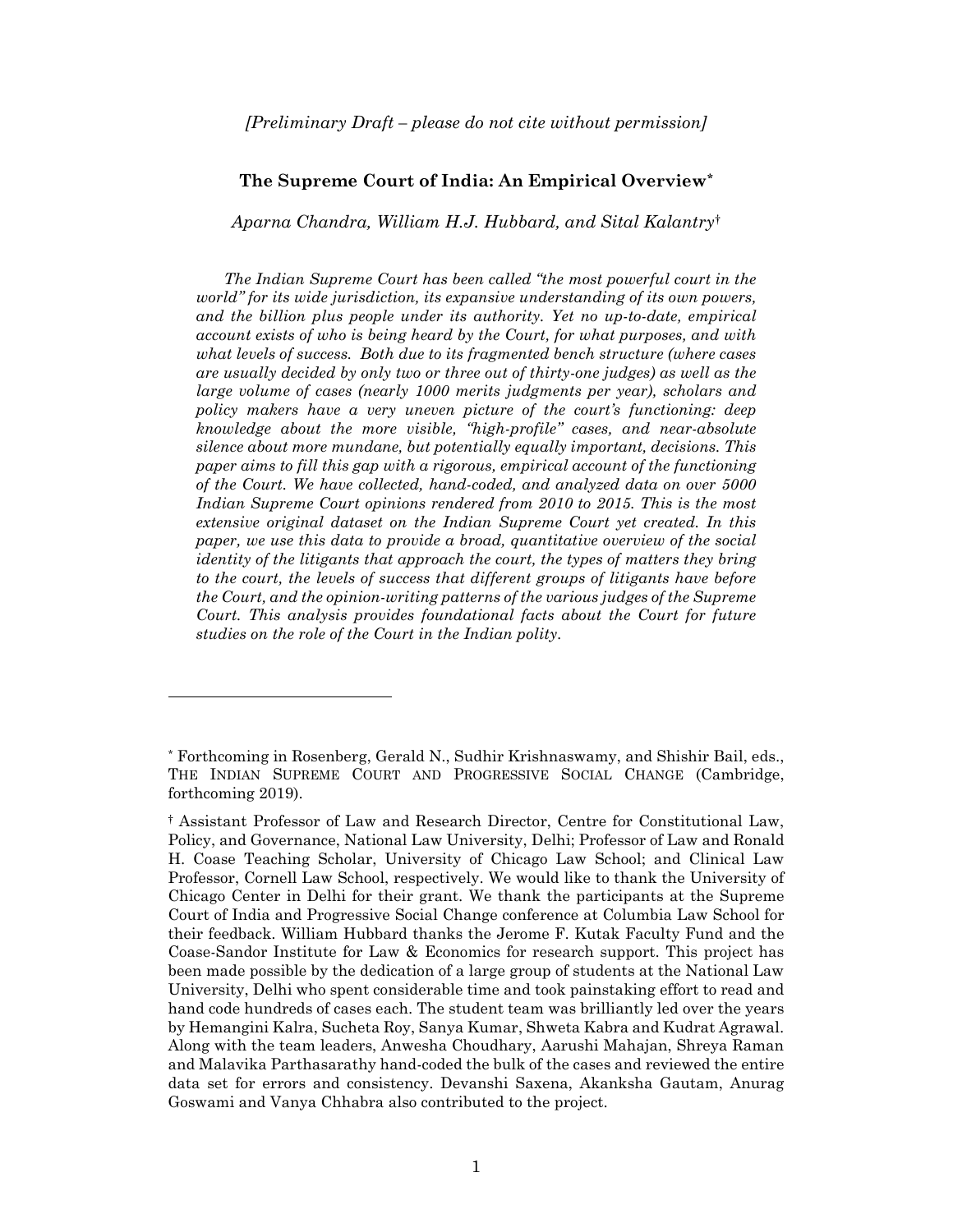#### I. INTRODUCTION

The Indian Supreme Court has been called "the most powerful court in the world" for its wide jurisdiction, its expansive understanding of its own powers, and the billion plus people under its authority.[1](#page-1-0) Yet, for an institution that exercises immense public power and enjoys a high degree of legitimacy, no account exists of who approaches the Court, for what purposes, and with what levels of success.[2](#page-1-1) Both due to its fragmented bench structure (where cases are usually decided by only two or three out of thirty-one judges) as well as the large volume of cases, scholars and policy makers have a very uneven picture of the court's functioning: deep knowledge about the more visible, "high-profile" cases, and near-absolute silence about more mundane, below the radar, but often equally important, decisions.[3](#page-1-2)

At the same time, the Indian judiciary as a whole, and the Supreme Court in particular, has come under increased attack for being unable to fulfill its mandate of providing access to justice for the common person. Concerns about large backlogs, long delays, and barriers to access have eroded the legitimacy of the judicial system and have led to calls for systemic reforms. However, there is little consensus on the nature of the judicial dysfunction, its causes, and paths to reform. While some believe that the Supreme Court has witnessed a "docket explosion" which has limited the Court's ability to provide timely and just resolution of disputes,<sup>[4](#page-1-3)</sup> others argue that the core concern with the Court's functioning is "docket exclusion," whereby the Court is increasingly accessible only for the rich and powerful.[5](#page-1-4) Both narratives—that of explosion and exclusion—agree, however, that the Court is increasingly limited in its ability to achieve the lofty ideals of providing succor and justice to "the butcher, the

<span id="page-1-0"></span><sup>1</sup> *See* George Gadbois, *Supreme Court Decisionmaking*, BANARAS LAW JOURNAL 10 (1974); V. R. KRISHNA IYER, OUR COURTS ON TRIAL 18 (1987). This assessment has been widely echoed in subsequent academic works on the Indian Supreme Court. *See e.g.*, Shylashri Shankar, *India's Judiciary:* Imperium in Imperio*?*, *in* PAUL BRASS ED., ROUTLEDGE HANDBOOK OF SOUTH ASIAN POLITICS 165 (2010); Alexander Fischer, *Higher Lawmaking as a Political Resource*, *in* MIODRAG JOVANOVIĆ & KRISTIN HENRARD EDS., SOVEREIGNTY AND DIVERSITY 186 (2008).

<span id="page-1-1"></span><sup>2</sup> An initial effort to flesh out this picture was made in Nicholas Robinson, A Quantitative Analysis of the Indian Supreme Court's Workload, 10 JOURNAL OF EMPIRICAL LEGAL STUDIES 570 (2013) (using "the hodgepodge of data that is either publicly available or that can be acquired from the Supreme Court").

<span id="page-1-2"></span><sup>3</sup> See generally Nicholas Robinson, Structure Matters: The Impact of Court Structure on the Indian and U.S. Supreme Courts, 61 AMERICAN JOURNAL OF COMPARATIVE LAW 101 (2013).

<span id="page-1-3"></span><sup>4</sup> Rajeev Dhavan, Litigation Explosion in India, N.M. Tripathi Pvt. Ltd., 1986.

<span id="page-1-4"></span><sup>5</sup> G. Mohan Gopal, Justice and the Two Ideas of India, FRONTLINE, May 27, 2016 http://www.frontline.in/cover-story/justice-and-the-two-ideas-of-india/ article8581178.ece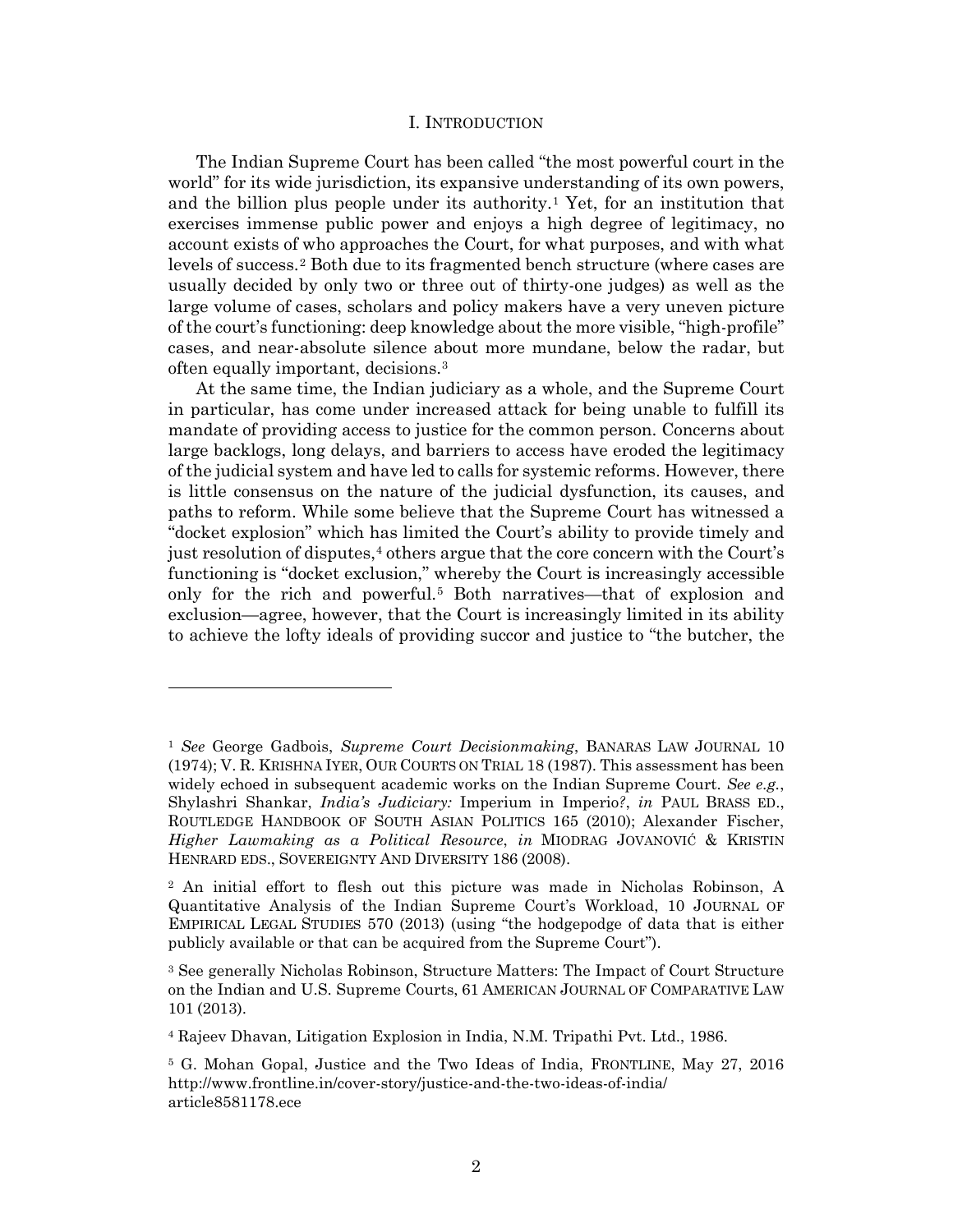baker and the candle-stick maker . . . the bonded labour and pavement dweller.["6](#page-2-0)

To address these concerns, various proposals for reforming the direction and functioning of the Supreme Court have been advocated. These include proposals to abolish two-judge benches;<sup>[7](#page-2-1)</sup> to set up special benches like the recently established social justice bench;<sup>[8](#page-2-2)</sup> to set up regional benches;<sup>[9](#page-2-3)</sup> to bifurcate the Court's constitutional court function from its appellate court function;<sup>10</sup> and so on. However, in the absence of rigorous empirical study of the Court, many of the current reform proposals are based on impressionistic and anecdotal evidence of the Court's functioning.

Little empirical data exists on the functioning of the Supreme Court. In the early years of the Court George Gadbois undertook such an exercise.<sup>[11](#page-2-5)</sup> More recently, Nicholas Robinson has provided empirical insights into the functioning of the Court.[12](#page-2-6) The Vidhi Centre for Legal Policy has also recently begun empirical studies of the Court.[13](#page-2-7) However, much remains to be done in mapping the functioning of the Court.

In this paper, we provide a descriptive account of the functioning of the Court through an empirical analysis of all cases decided by the Supreme Court between 2010–2015. The objective of this paper is to understand the social

<span id="page-2-3"></span><sup>9</sup> See Law Commission of India, 229th Report on Need for division of the Supreme Court into a Constitution Bench at Delhi and Cassation Benches in four regions at Delhi, Chennai/Hyderabad, Kolkata and Mumbai, August 2009, http://lawcommissionofindia.nic.in/ reports/report229.pdf

<span id="page-2-5"></span><sup>11</sup> George H. Gadbois, Jr., *The Supreme Court of India: A Preliminary Report of an Empirical Study,* 4 J. CONST. & PARLIAMENTARY STUD. 34 (1970). Nonetheless, several authors have used empirical data generated largely by the Court itself to identify trends and the workings of the Court. Rajiv Dhavan used data extensively to observe the litigation explosion in Indian courts. *See, e.g.*, RAJEEV DHAVAN, LITIGATION EXPLOSION IN INDIA 60–61 (1986). In 1965, these cases were 60% of admitted cases and it 1982, they were 42% of admitted cases. *Id.* at 83.

<span id="page-2-6"></span><sup>12</sup> *See, e.g.*, Nick Robinson, *A Court Adrift*, FRONTLINE, May 3, 2013, http://www.frontline.in/cover-story/a-court-adrift/article4613892.ece.

<span id="page-2-7"></span><sup>13</sup> *See, e.g.*, Alok Prasanna Kumar, Faiza Rahman & Ameen Jauhar, Vidhi Ctr. for Legal Pol'y, Consultation Paper: The Supreme Court of India's Burgeoning Backlog Problem and Regional Disparities in Access to the Supreme Court (2015), http://vidhilegalpolicy.in/reports-1/2015/10/1/consultation-paper-on-the-supremecourts-burgeoning-backlog.

<span id="page-2-0"></span><sup>6</sup> Moti Ram v. State of Madhya Pradesh, (1978) 4 SCC 47.

<span id="page-2-1"></span><sup>7</sup> Abolish Two Judge Benches: Fali Nariman, INDIAN EXPRESS, April 10, 2014.

<span id="page-2-2"></span><sup>8</sup> *See Supreme Court of India,* http://supremecourtofindia.nic.in/outtoday/ Social%20Justice%20Bench.pdf (notice issued by the Supreme Court on establishing the social justice bench); Utkarsh Anand, *Allocate more time to Social Justice Bench, say experts*, INDIAN EXPRESS, December 13, 2014.

<span id="page-2-4"></span><sup>10</sup> Id.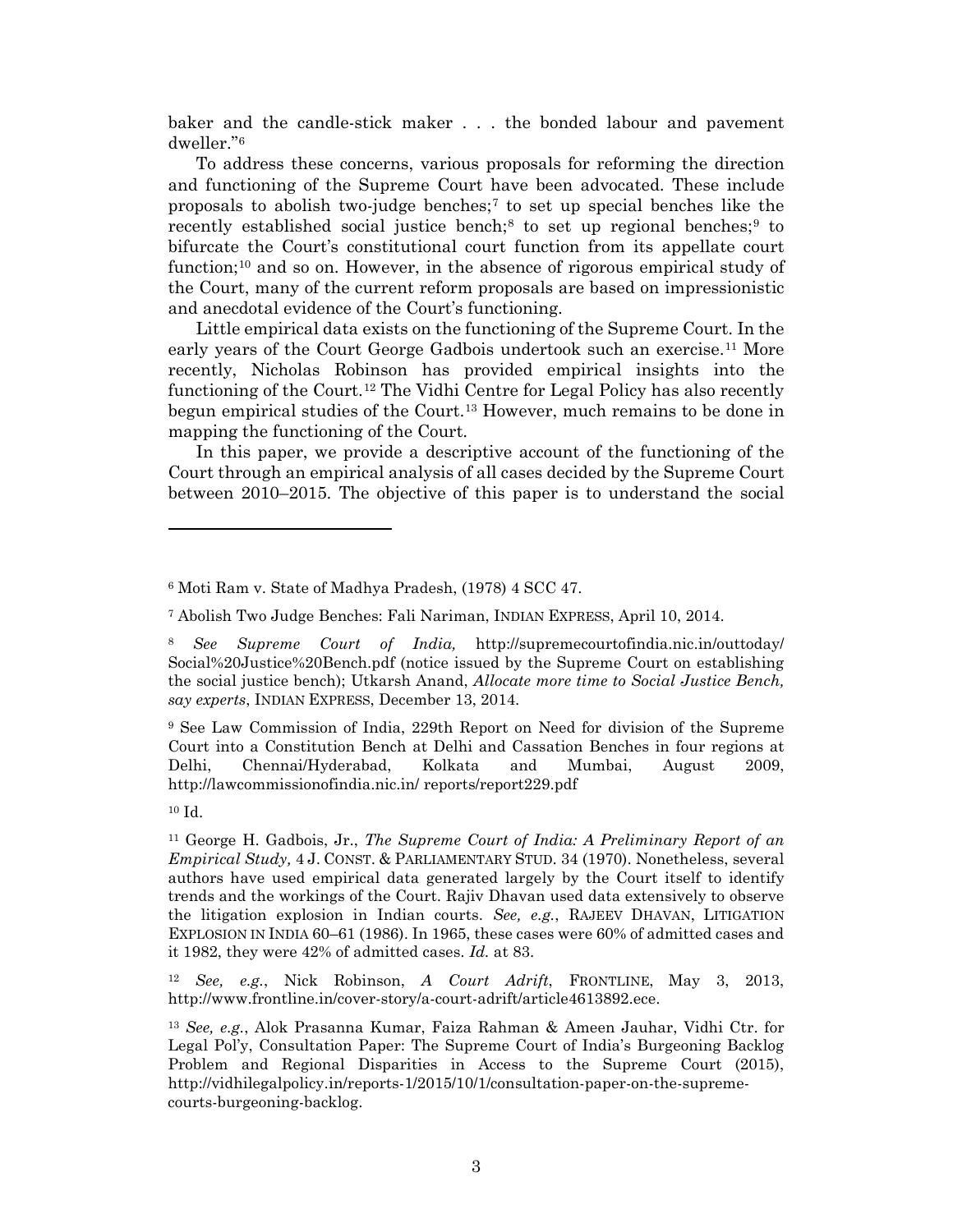identity of the litigants that approach the court, the types of matter they bring to the court, the levels of success that different groups of litigants have before the Court, and the decision patterns of the various judges of the Supreme Court. Our approach is quantitative and comprehensive, based on a dataset of information drawn from all judgments rendered by the Supreme Court during the years from 2010 through 2015. Our dataset contains information on judgments in over 6000 cases, decided in over 5000 separate, published opinions issued during this time period. Each of the Court's opinions was handcoded for information on a wide range of variables, allowing us to compile the largest and most detailed dataset on the Court's judgments ever collected.

This data provides information about all of the cases decided by Supreme Court judgments during this period (as reported in the *Supreme Court Cases* reporter), including facts about the parties before the Court, where the cases arose, what claims are at issue, what kind of legal representation the parties have, how the Court hears the cases and how long the Court takes to decide, who wins, and which justices write the opinions of the Court. In this paper, we summarize this treasure trove of information with the goal of establishing a set of basic facts about the Court. These facts, we hope, will prompt new research questions and inform existing descriptive and normative debates about the Court.

In the sections that follow, we provide a brief background on the Supreme Court of India and a description of the creation of our dataset before presenting our findings. While the aspiration of this paper is descriptive, not normative, we offer in a short, concluding section some initial thoughts about potential implications of the findings we report.

#### II. BACKGROUND ON THE SUPREME COURT OF INDIA

The Indian Supreme Court is the apex court for the largest common law judicial system in the world. Set up in 1950 under the Constitution of India, the Court began its existence with a panel of 8 judges. Over the years, the Court has changed dramatically in size and structure. At present it has 31 seats.<sup>[14](#page-3-0)</sup> It entertains over 60,000 appeals and petitions<sup>[15](#page-3-1)</sup> and issues approximately  $1,000$  judgments per year.<sup>[16](#page-3-2)</sup> Court rules do not require judges to sit *en banc*. Judges ordinarily sit in benches of 2 or 3, and sometimes—

<span id="page-3-0"></span><sup>14</sup> INDIA CONST. art. 124, § 1.

<span id="page-3-1"></span><sup>15</sup> Supreme Court of India, Annual Report 2014, at 79.

<span id="page-3-2"></span><sup>16</sup> JUDIS, the official e-reporter of the Supreme Court of India records 900 judgments for 2014.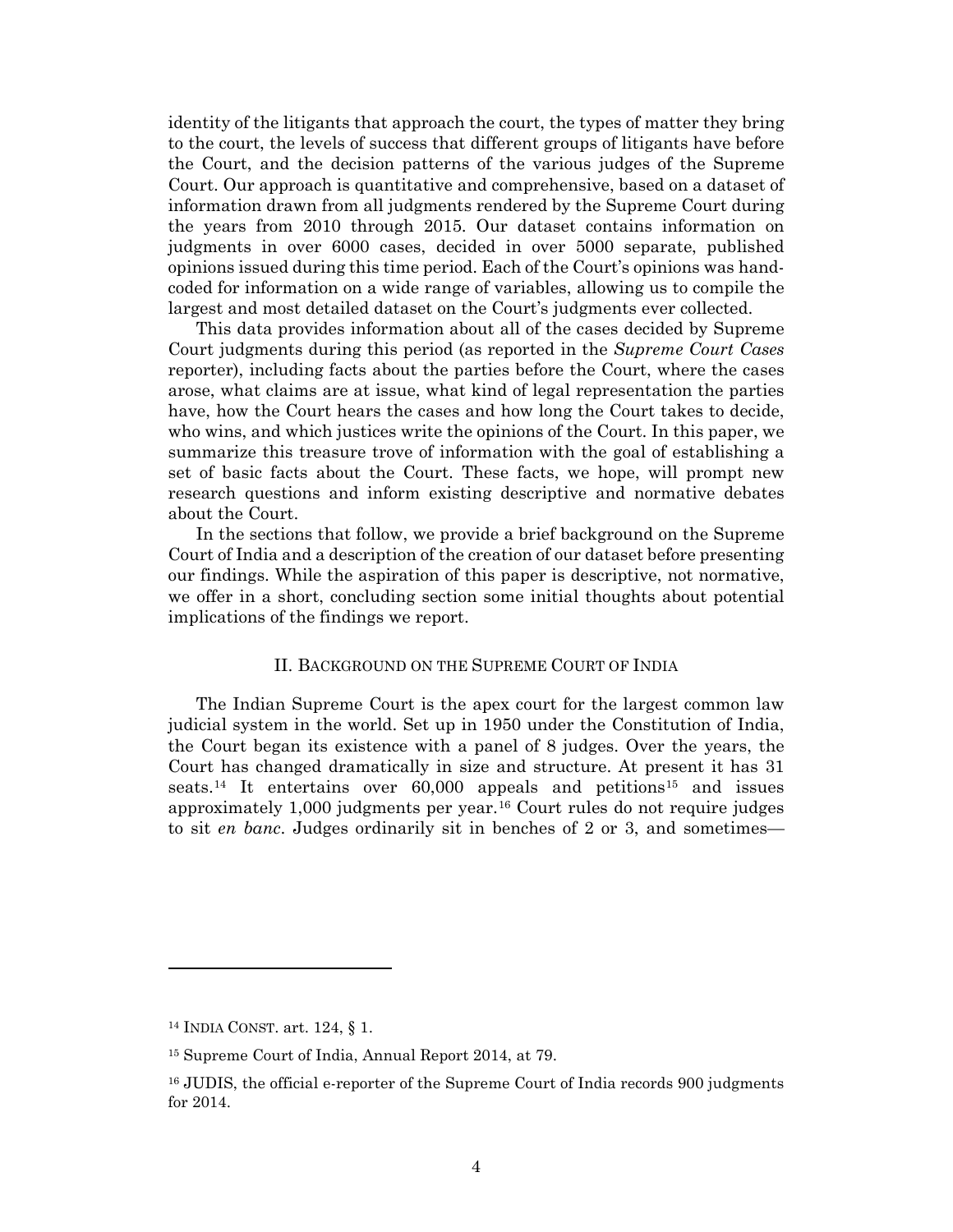increasingly rarely—in larger benches.[17](#page-4-0) Decisions of all benches of the Court are binding on all lower courts within the territory of India.[18](#page-4-1)

Judges of the Court are technically appointed by the President in "consultation" with Chief Justice of India.[19](#page-4-2) In practice, as a result of judicial interpretations, appointments to the Court are made by a "collegium" of the four senior-most judges of the Court, who choose the Court's new members.[20](#page-4-3) Appointees tend to be senior judges, often chief justices, from the high courts.<sup>[21](#page-4-4)</sup> Judges of the Supreme Court must retire at 65 years of age.[22](#page-4-5) Consequently, most judges serve on the Supreme Court for short durations, and generally for not more than five years.[23](#page-4-6) In its 66 years of existence, 224 judges have served on the Court.[24](#page-4-7) The Chief Justice of India is the senior most judge of the Supreme Court as measured by the date s/he was appointed to the Court.[25](#page-4-8)

The Supreme Court has broad jurisdiction. It performs a dual function: as a court of original jurisdiction on certain matters such as those relating to the enforcement of fundamental rights; [26](#page-4-9) and as a final court of appeals against decisions and orders passed by subordinate courts and tribunals.

Article 32 of the Constitution guarantees the right to move the Supreme Court for enforcement of fundamental rights. A distinctive component of this jurisdiction is public interest litigation ("PIL"), a judicially created innovation of the 1970s. Through PILs the Court reformulated standing rules to allow any member of the public to seek relief from the Court on behalf of a person or

<span id="page-4-1"></span><sup>18</sup> INDIA CONST. art. 141.

<span id="page-4-2"></span><sup>19</sup> INDIA CONST. art. 124, § 2.

<span id="page-4-4"></span><sup>21</sup> The high courts are the next-highest courts to the Supreme Court in the hierarchy of Indian court system.

<span id="page-4-5"></span><sup>22</sup> INDIA CONST. art 124, § 2.

<span id="page-4-6"></span><sup>23</sup> *See* T. R Andhyarujina, *The Age of Judicial Reform*, THE HINDU, Sept. 1, 2012, http://www.thehindu.com/opinion/lead/the-age-of-judicial-reform/article3845041.ece.

<span id="page-4-8"></span><span id="page-4-7"></span><sup>24</sup> SUPREME COURT OF INDIA, www.supremecourtofindia.nic.in (last visited August 30, 2016) (data gathered from adding up the lists of sitting and retired justices). <sup>25</sup> *See* Abhinav Chandrachud, *Supreme Court's Seniority Norm: Historical Origins*, 47 ECON. & POL. WKLY. 26, 26 (2012).

<span id="page-4-9"></span><sup>26</sup> This is not the limit of the Court's jurisdiction. The Supreme Court has original jurisdiction with respect to inter-state disputes and over certain election matters. INDIA CONST. art. 132 & 711. The President may also refer any matter to the Court for its advisory (non-binding) opinion. INDIA CONST. art. 143.

<span id="page-4-0"></span><sup>17</sup> Nick Robinson et al., *Interpreting the Constitution: Supreme Court Constitution Benches since Independence*, 46 ECON. & POL. WKLY. 27, 28 (2011). (Finding that the number of cases heard and disposed of by five judge benches has decreased from 15.5% in the 1950s to 0.12% in the 2000s.) A single judge sits for "chamber matters", a set of designated procedural matters, such as bail applications pending appeal.

<span id="page-4-3"></span><sup>20</sup> Special Reference No. 1 of 1998, (1998) 7 SCC 739; Supreme Court Advocates on Record Ass'n v. Union of India, (1993) 4 SCC 441; S. P. Gupta v. Union of India, AIR 1982 SC 149.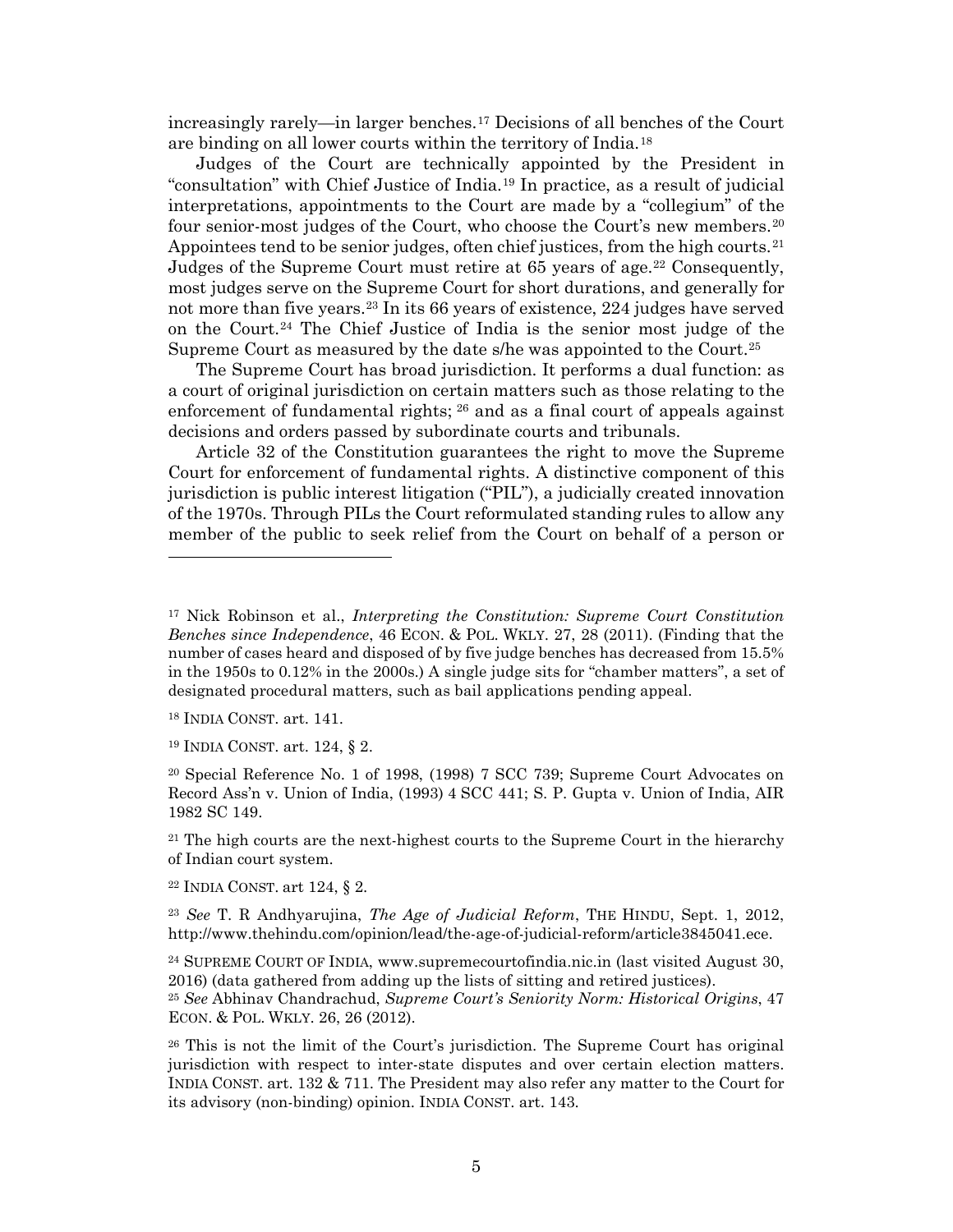people whose fundamental rights had been violated but who could not, "by reason of poverty, helplessness or disability or socially or economically disadvantaged position," come before the Court for relief themselves.[27](#page-5-0)

The Court also has discretionary appellate jurisdiction over any order passed by any court or tribunal across the country.<sup>[28](#page-5-1)</sup> A party seeking such discretionary review files a Special Leave Petition ("SLP"). In recent years, on average about 68,000 cases are filed annually before the Supreme Court,<sup>[29](#page-5-2)</sup> most of which are SLPs.

Apart from SLPs, the Court can also hear cases certified for appeal by high courts.[30](#page-5-3) Further, many statutes provide for a statutory right to appeal to the Court.[31](#page-5-4) Appeals as of right are defined by statute for certain claims heard by lower courts and well as for review of decisions by specialized tribunals adjudicatory bodies separate from the Indian court system that resolve statutory claims in specialized fields, such as electricity regulation, customs and excise, or statutory consumer protection.

Cases filed before the Court are processed in two stages: an initial admissions stage to decide which cases to admit for hearing; and a regular (merits) hearing. Judges sit in benches of two every Monday and Friday to decide which cases to hear.[32](#page-5-5) The admissions hearing is an *ex parte* proceeding, and the Court denies most SLPs at the admissions stage. However, if the Court is inclined to admit a case, it ordinarily does so only after issuing notice to the other side to appear. A party can also preemptively file a "caveat" in the Court, requesting that no petition be admitted in which it is a respondent without the

<span id="page-5-0"></span> $27$  S.P. Gupta v. Union of India, AIR 1982 SC 149. The Court's own data reveals, however, that even among cases admitted for merits hearing, PILs constitute only 1% of the Court's cases. Nick Robinson, *A Quantitative Analysis of the Indian Supreme Court's Workload*, 10 J. EMPIRICAL LEGAL STUD. 570, 590, 598 (2013).

<span id="page-5-1"></span><sup>28</sup> INDIA CONST. art. 136 ("Special leave to appeal by the Supreme Court. (1) Notwithstanding anything in this Chapter, the Supreme Court may, in its discretion, grant special leave to appeal from any judgment, decree, determination, sentence or order in any cause or matter passed or made by any court or tribunal in the territory of India.").

<span id="page-5-2"></span><sup>29</sup> Supreme Court of India, Annual Report 2014, at 76–79 (average of cases filed in 2010–14).

<span id="page-5-3"></span><sup>30</sup> INDIA CONST. art. 132, 133, 134. Although the Court's jurisdiction can be invoked through procuring a certificate of appeal from the high court, this practice is rarely used. One possible reason for the low use of the "Certificate of Appeal" jurisdiction is that while ordinarily a petitioner has 90 days to file a SLP, the limitation for filing a SLP after the high court has refused a certificate of appeal is 60 days. Some experts suggested during interviews and interactions with us that lawyers do not invoke the certificate of appeal process so as to give themselves more time to file in the Supreme Court.

<span id="page-5-4"></span><sup>31</sup> Supreme Court of India, Annual Report 2014, at 59–63.

<span id="page-5-5"></span><sup>32</sup> Supreme Court of India, Practice and Procedure: A Handbook of Information 35 (2010).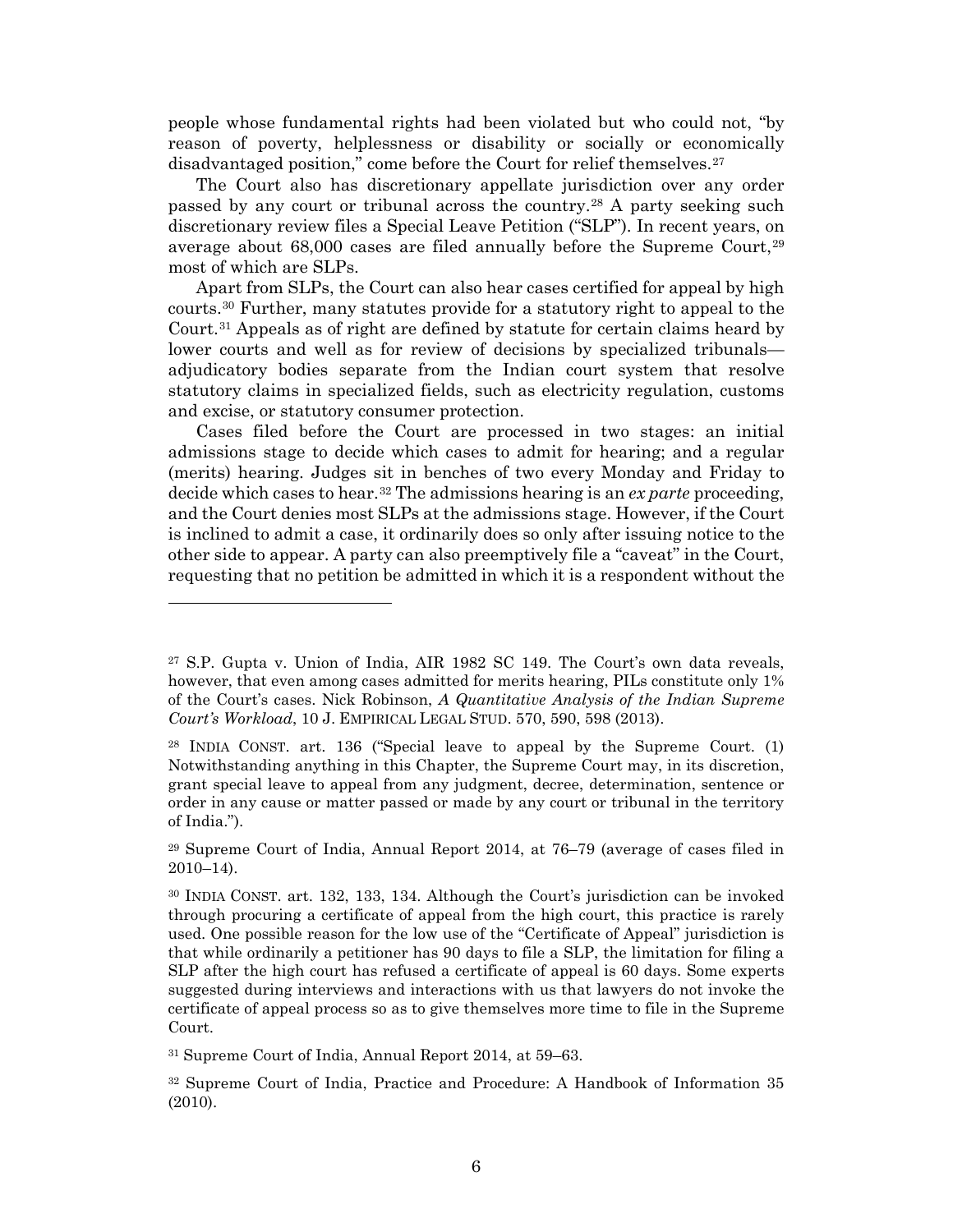presence of such party. In such cases, a matter is listed for admission only after notice is served to the other party. Very rarely does the Court admit a matter *ex parte*. Of the matters in which notice is issued, the Court may dispose of the matter at the admissions stage itself (called "final disposal" matters). In such cases, after a brief hearing, if the Court admits the matter, it allows or denies the SLP as part of the same order. Where the Court finds the need for a more extensive hearing, the case is listed for a "regular" merits hearing.

## III. DATA PROCESSING

Our study is based on a comprehensive dataset of all opinions of the Court from 2010 to 2015, as published in the case reporter *Supreme Court Cases* (SCC). The dataset of Court judgments currently stands at 5699 judgments from 2010 to 2015 (dealing with 6857 cases).[33](#page-6-0) Our methodology for creating this dataset involved five roughly sequential elements: (1) selection of source material for Court opinions; (2) initial development of a template for handcoding, and pilot testing, review, and revision of the template; (3) comprehensive hand-coding of all cases within the sample frame; (4) processing and quality control; and (5) creation of the final database for analysis.

First, we selected SCC as the source material for our dataset because it is the most cited reporter by and before the Supreme Court. $34$  Since SCC is a private reporter, it is under no obligation to publish every decision given by the Supreme Court. However, it is easily accessible, has extensive headnotes, and unlike other reporters, records many details, including the names and designations of lawyers involved.

We began our research by running a pilot of the project at Cornell Law School. At this stage, students at Cornell Law School coded cases based on an initial template. After review of the pilot effort, the template was overhauled. To ensure internal consistency within the final dataset, we discarded the results of the pilot coding phase.

We then assembled a team of nearly two-dozen students from National Law University ("NLU"), Delhi, who then took up the task of coding cases. The team read judicial opinions from the SCC Reporter and completed Excel templates. The NLU, Delhi team hand-coded all cases reported in SCC in its volumes for the years 2010 to 2015. Cases reported in these volumes that were decided prior to 2010 were excluded from consideration. Each case was coded for 66 variables (although we do not use all coded variables in this paper).

The team of coders at NLU, Delhi then worked with a team of researchers at the University of Chicago Coase-Sandor Institute for Law and Economics to

<span id="page-6-0"></span><sup>33</sup> Cases that raise similar issues, or revolve around the same facts are tagged and heard together by the Court. Hence, one judgment may dispose of more than one case.

<span id="page-6-1"></span><sup>34</sup> Rakesh Kumar Srivastava*, A Guide to India's Legal Research and Legal System*, GLOBALEX (April 2014), http://www.nyulawglobal.org/globalex/india\_legal\_research. htm# 10. Law Reporting (Chief Librarian of the Supreme Court, stating that this reporter is used around 60% of the time before the Supreme Court itself).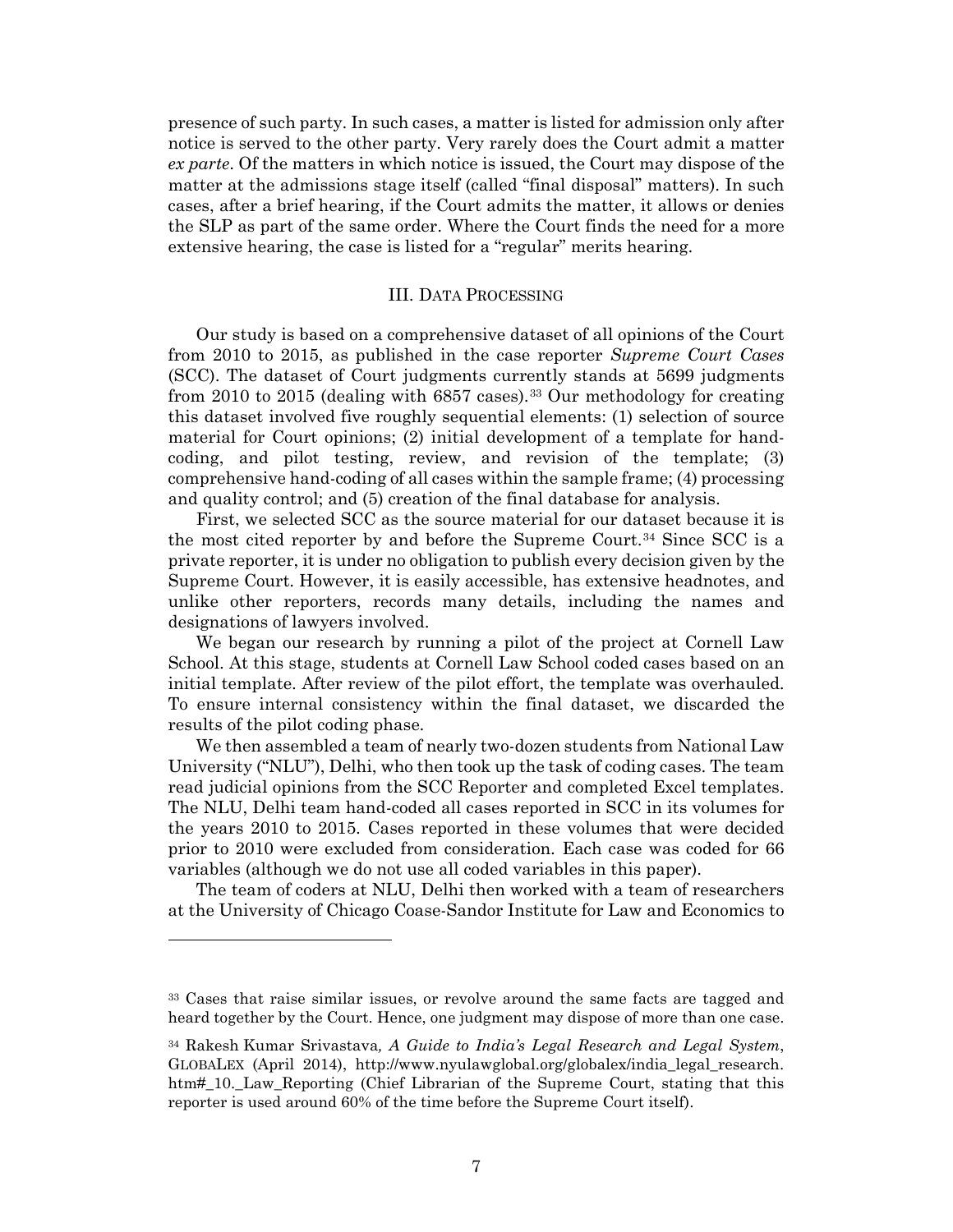identify coding errors and variables that required recoding. This iterative process involved statistical analysis of the coded data to identify inconsistencies in coding patterns across variables. This primarily consisted of items being entered inconsistently by coders, due to spelling errors or the use of abbreviations by some coders but not others.[35](#page-7-0) These inconsistencies were documented by the research team and corrected through an automated recoding process to make codes consistent across cases.[36](#page-7-1)

Finally, the cleaned and processed data was converted to the Stata database format for statistical analysis. The dataset includes all Court judgments from 2010 through 2015 that have been published in the SCC, with the exception of orders from one-judge benches.[37](#page-7-2)

## IV. A QUANTITATIVE OVERVIEW OF THE COURT, 2010–2015

In this part, we present a series of descriptive analyses roughly corresponding to the sequence of events in the life of a case decided by the Court. In the sections below, we answer, in sequence, the following questions: The characteristics of the cases, including their subject matter, procedural history and the time elapsed in the judicial process; characteristics of the litigants bringing the cases, or being brought to court; characteristics of their attorneys; characteristics of judges deciding these cases; and finally trends and patterns of the decisions themselves.

A. Case Characteristics

1. Subject Matter Categories

We begin by looking at the subject matter of the cases that the Court is deciding. Table 1 shows the distribution of subject matters, using the categories employed by the Court itself.[38](#page-7-3) Criminal cases are the single largest category, while civil cases are spread over 40 separate categories, none of which consume the lion's share of the Court's attention. The largest category among civil cases is "Service Matters," which covers employment related disputes in government service.

<span id="page-7-0"></span><sup>35</sup> For most variables, such discrepancies were avoided through use of pre-filled dropdown menus that allowed coders to choose among multiple options. Some variables needed to have an option for coders to enter unique text, however.

<span id="page-7-1"></span><sup>36</sup> Computer code documenting these corrections is available upon request.

<span id="page-7-2"></span><sup>&</sup>lt;sup>37</sup> We excluded one-judge benches because they generally deal with procedural matters, such as certain types of minor interim applications, which do not generate merits judgments (although they occasionally generate orders that appear in SCC).

<span id="page-7-3"></span><sup>38</sup> See, SC Handbook. However, the judgments themselves do not indicate under which subject matter category the Court registry has placed individual cases. We have therefore used the Court's categories, but categorized the cases ourselves.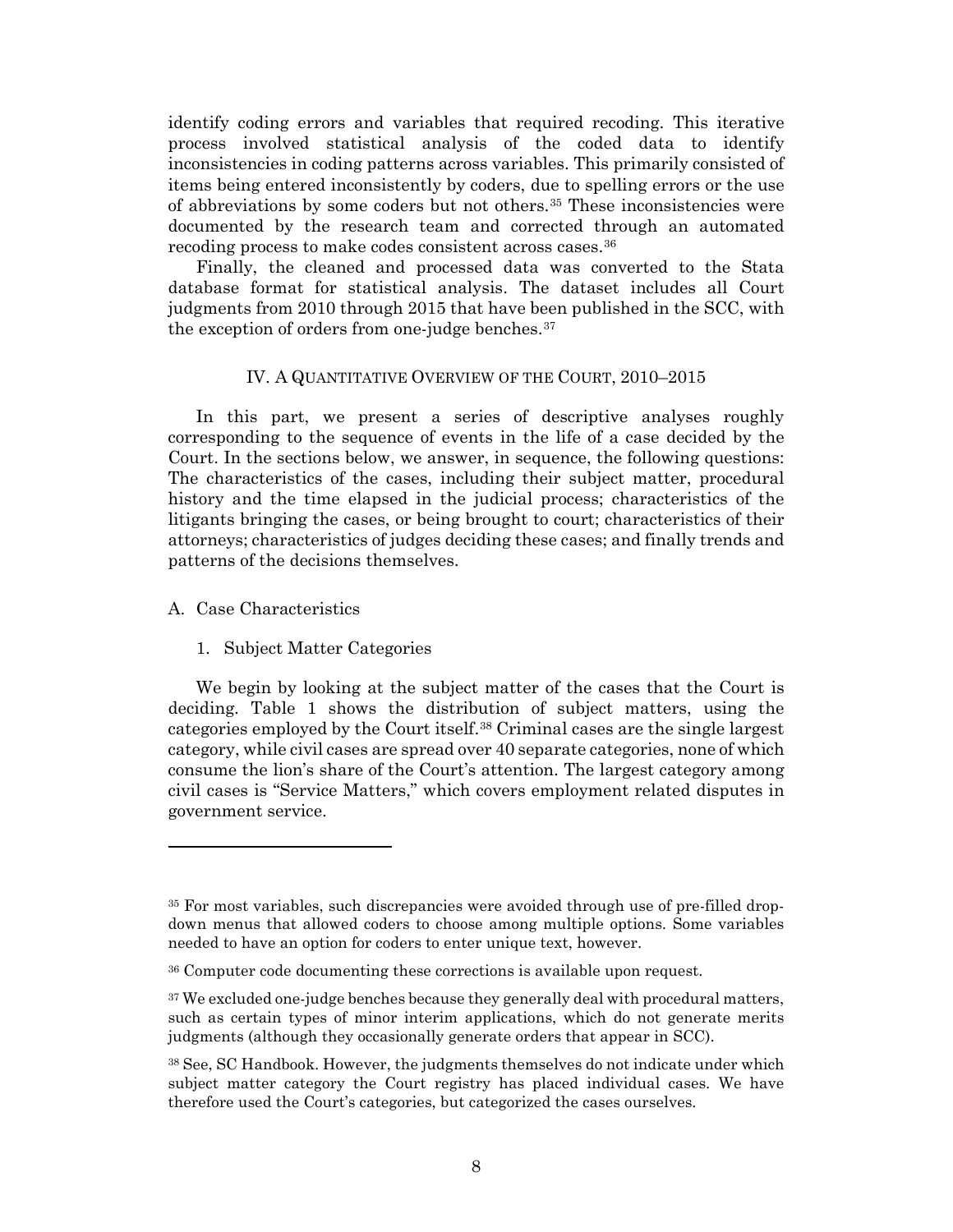Note that Constitutional Matters comprise 5.3% of the entire output of the judiciary, and PIL matters comprise an additional 3.1%. Of course, while the volume of these cases is relatively low, this says nothing about the time, effort and energy of the Court that these matters take.[39](#page-8-0)

<span id="page-8-0"></span><sup>39</sup> In future work, we will be plotting the number of hearings and orders in various types of subject matter categories to arrive at a more robust picture of how the time of the Court is spent.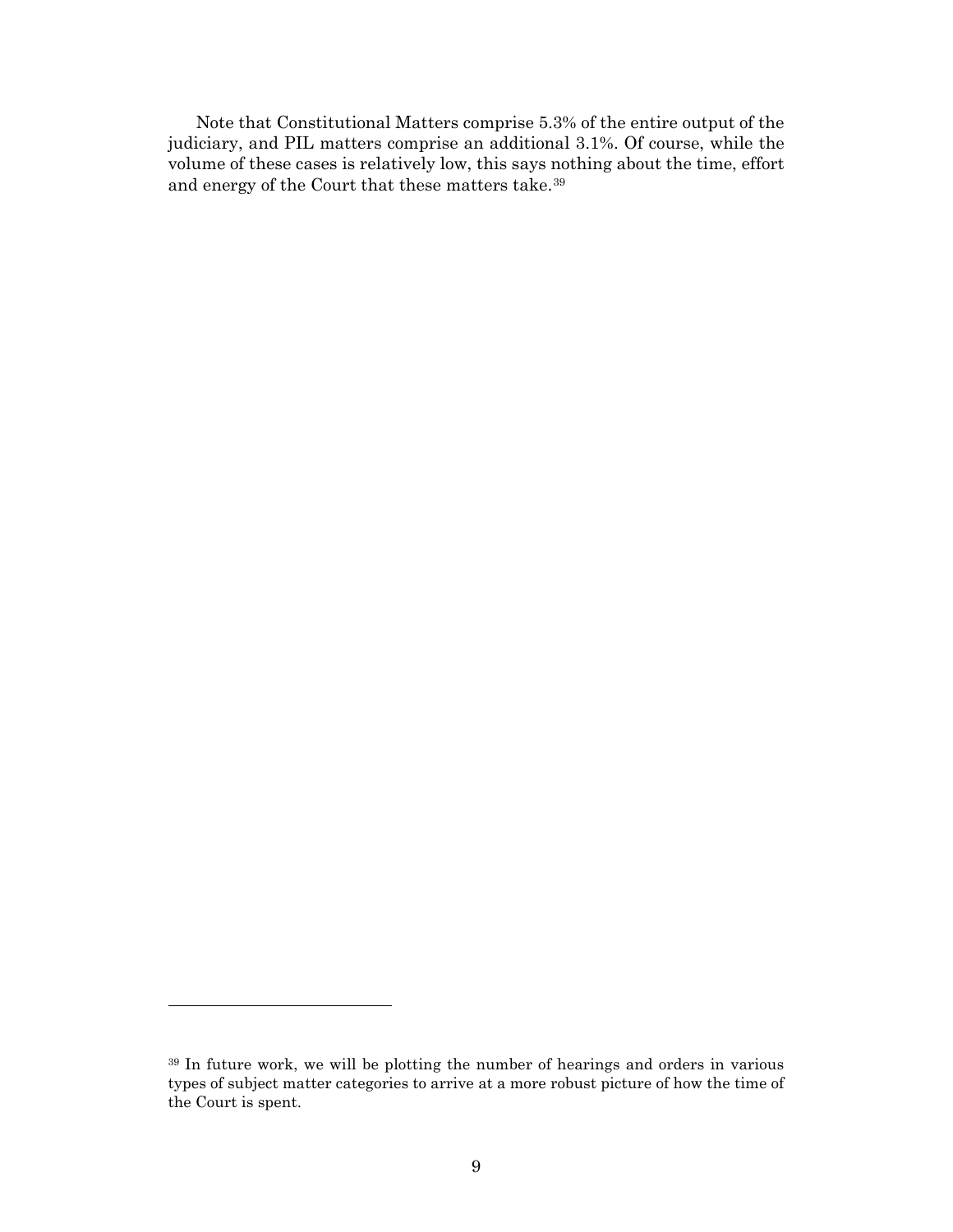| Subject Matter Category                                | Share   |
|--------------------------------------------------------|---------|
| <b>Criminal Matters</b>                                | 29.1%   |
| <b>Service Matters</b>                                 | 11.2%   |
| Ordinary Civil Matters                                 | 10.4%   |
| Land Acquisition & Requisition Matter                  | 6.2%    |
| <b>Constitutional Matters</b>                          | 5.3%    |
| <b>Indirect Taxes Matters</b>                          | 3.8%    |
| Letter Petition & PIL Matters                          | 3.1%    |
| <b>Direct Taxes Matters</b>                            | 2.7%    |
| <b>Compensation Matters</b>                            | 2.6%    |
| <b>Family Law Matters</b>                              | 1.9%    |
| Matters Relating To Judiciary                          | 1.9%    |
| Mercantile Laws, Commercial Transactions, etc.         | 1.9%    |
| Labour Matters                                         | 1.8%    |
| <b>Arbitration Matters</b>                             | 1.8%    |
| Land Laws And Agricultural Tenancies                   | 1.5%    |
| <b>Environmental Matters</b>                           | 1.3%    |
| Contempt of Court Matters                              | 1.3%    |
| <b>Academic Matters</b>                                | 1.2%    |
| Appeal Against Orders of Statutory Body                | 1.2%    |
| <b>Rent Act Matters</b>                                | 1.1%    |
| <b>Election Matters</b>                                | 1.1%    |
| Matters Relating To Leases, Govt. Contracts, etc.      | 1.1%    |
| Matters Relating To Consumer Protection                | 1.0%    |
| Mines, Minerals And Mining Leases                      | 1.0%    |
| Company Law, MRTP & Allied Matters                     | 0.8%    |
| Admission/Transfer To Engineering And Medical Colleges | 0.8%    |
| Matters Pertaining To Armed Forces                     | 0.6%    |
| Admission To Educ. Inst. Other Than Med. & Eng'g       | 0.4%    |
| Establishment And Recognition Of Educ. Inst.           | 0.4%    |
| <b>Personal Law Matters</b>                            | 0.3%    |
| Simple Money & Mortgage Matters, etc.                  | 0.3%    |
| Habeas Corpus Matters                                  | 0.2%    |
| <b>Statutory Appointments</b>                          | 0.2%    |
| State Excise—Trading In Liquor                         | 0.2%    |
| Religious & Charitable Endowments                      | 0.2%    |
| Human Rights Matters                                   | 0.1%    |
| <b>Admiralty And Maritime Laws</b>                     | 0.1%    |
| Reference Under Right to Information                   | 0.1%    |
| Other (3 categories)                                   | $0.0\%$ |
| Total                                                  | 100.0%  |

# TABLE 1. SUBJECT MATTER CATEGORIES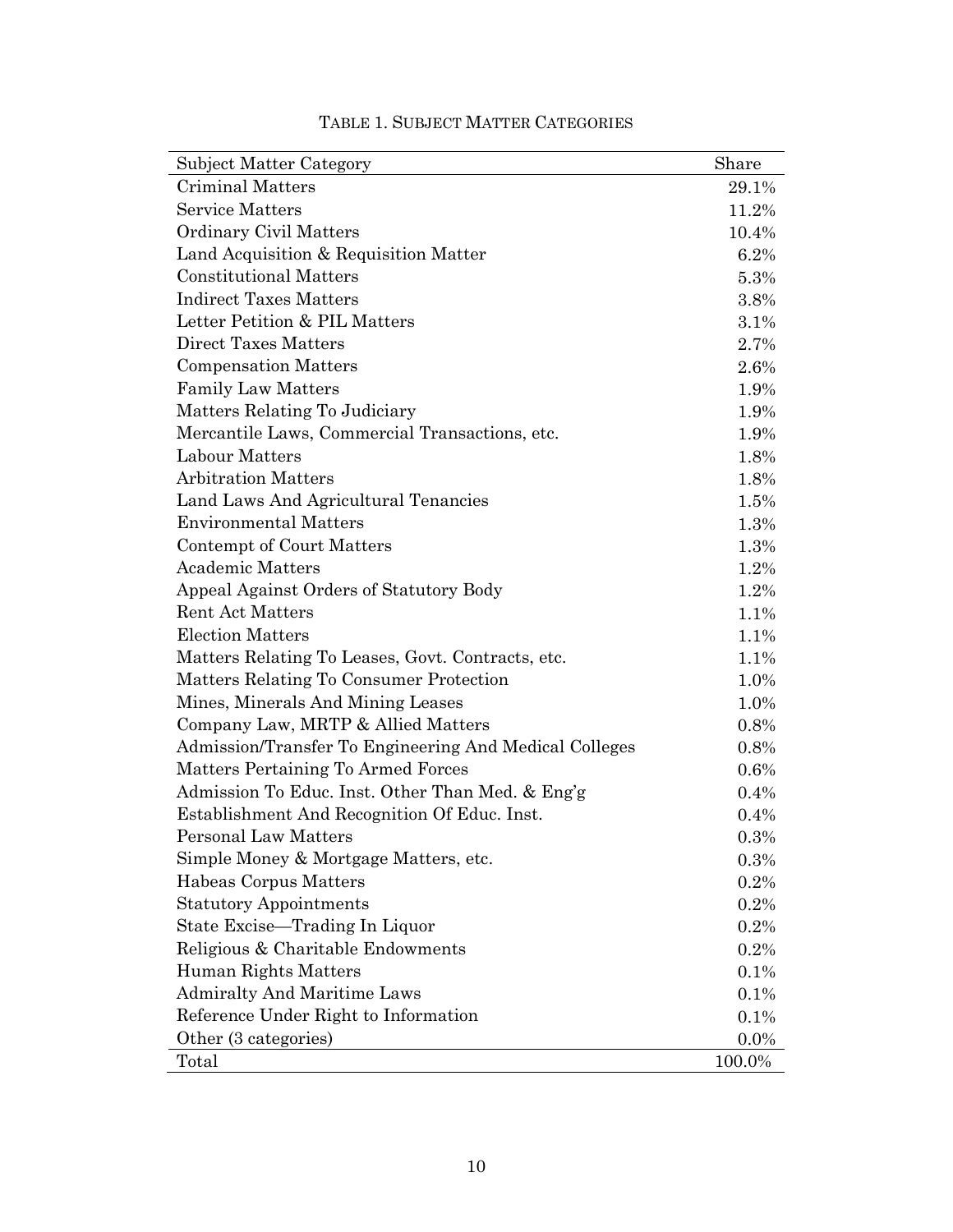## 2. Procedural history

Our data enables us to trace the procedural history of cases. Most cases decided by the Court come to it as appeals from lower courts and tribunals. Only about 12 percent of judgments are for proceedings within the Court's original (rather than appellate) jurisdiction. See Table 2.

| Variable                    | All   | Civil   | Criminal |
|-----------------------------|-------|---------|----------|
| Appeal/SLP                  | 88.1% | 86.2%   | 92.7%    |
| Writ Petition               | 8.2%  | $9.7\%$ | 4.9%     |
| Other Original Jurisdiction | 3.2%  | $3.4\%$ | 2.0%     |
| Review or Curative          | 0.6%  | $0.7\%$ | $0.4\%$  |
|                             | 6850  | 4659    | 2174     |

TABLE 2. CASE ORIGINS: NATURE OF PROCEEDING

Of those cases that came to the court through appeal or special leave petition (SLP), the vast majority (about 85 percent) came from courts rather than tribunals. Interestingly, 6.2% of the appeals involved an interlocutory appeal, that is, an appeal from an order other than the final decision of a court below. See Table 3.

| Variable                                    | Count | Percent<br>of Total | N    |
|---------------------------------------------|-------|---------------------|------|
| Referred from Smaller<br>Bench              | 131   | 1.9%                | 6806 |
| Originated in Court<br>Rather than Tribunal | 5806  | 85.4%               | 6799 |
| <b>Interlocutory Appeal</b>                 | 428   | 6.2%                | 6854 |
| Continuing Mandamus                         | 383   | 57%                 | 6724 |

TABLE 3: CASE ORIGINS: SOURCE OF CASE

Examining the cases coming up to the Supreme Court on appeal from high courts, we find that high courts are unevenly represented in our dataset, with over 600 cases from the High Court of Punjab and Haryana and no cases from the High Court of Manipur or the High Court of Tripura (which may not be surprising, since these courts were created only in 2013). See Table 4. These patterns largely track what we might expect, based on factors such as the per capita GDP of the states within the jurisdiction of each high court (See Figure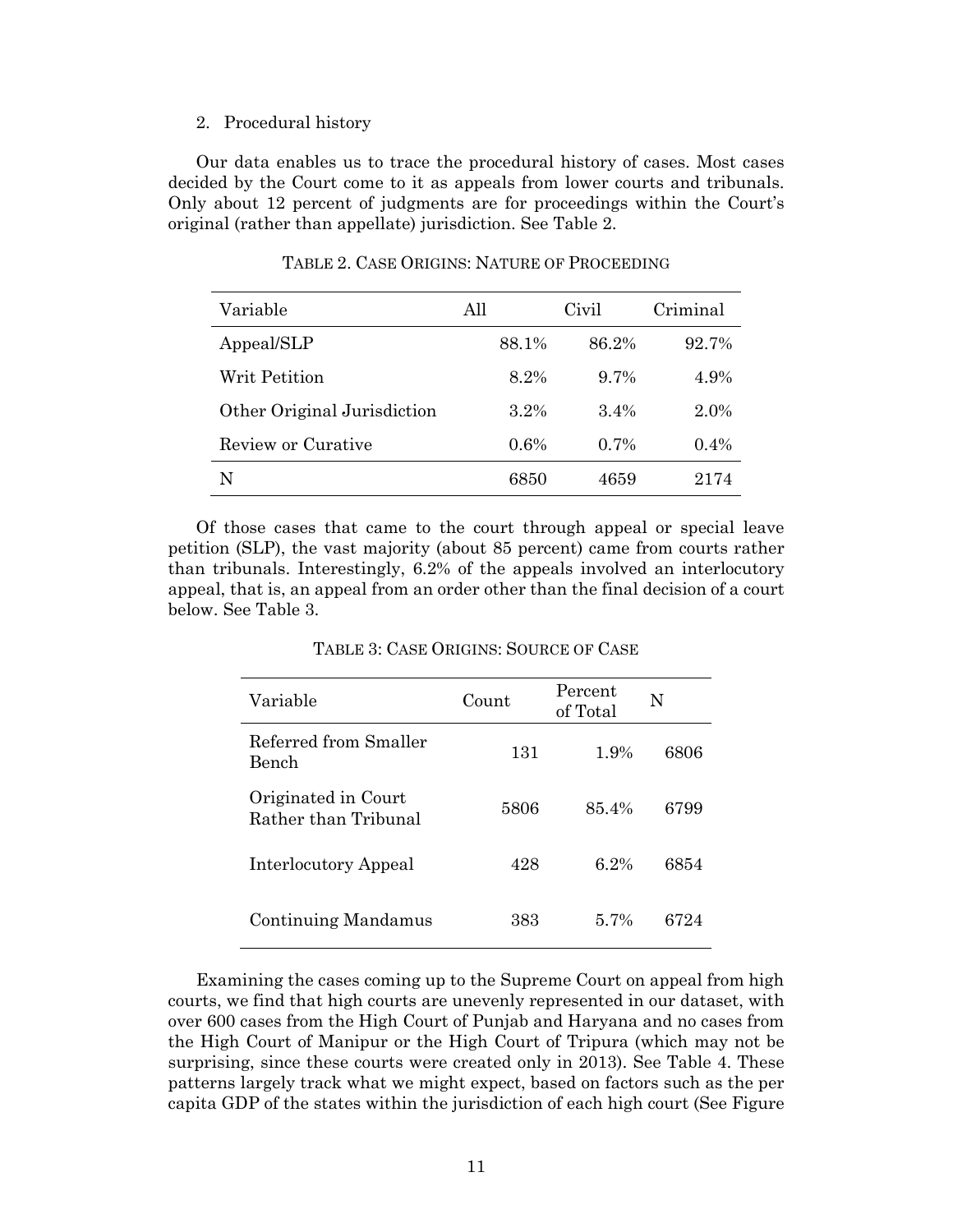1), the size of the various courts' jurisdictions and their geographical proximity to the Supreme Court.<sup>[40](#page-11-0)</sup>

| Rank           | <b>High Court</b>              | Number         | Reversal<br>Rate $(\%)$ |
|----------------|--------------------------------|----------------|-------------------------|
| 1              | High Court of Punjab & Haryana | 646            | 62                      |
| $\overline{2}$ | <b>High Court of Bombay</b>    | 607            | 56                      |
| 3              | High Court of Delhi            | 530            | 55                      |
| $\overline{4}$ | High Court of Allahabad        | 502            | 54                      |
| 5              | <b>High Court of Madras</b>    | 368            | 60                      |
| 6              | High Court of Karnataka        | 367            | 61                      |
| 7              | High Court of Andhra Pradesh   | 301            | 59                      |
| 8              | High Court of Madhya Pradesh   | 289            | 64                      |
| 9              | High Court of Rajasthan        | 262            | 62                      |
| 10             | High Court of Calcutta         | 261            | 60                      |
| 11             | High Court of Kerala           | 233            | 49                      |
| 12             | High Court of Gujarat          | 198            | 61                      |
| 13             | High Court of Patna            | 171            | 64                      |
| 14             | High Court of Uttarakhand      | 121            | 63                      |
| 15             | High Court of Orissa           | 94             | 73                      |
| 16             | High Court of Gauhati          | 91             | 54                      |
| 17             | High Court of Jharkhand        | 88             | 65                      |
| 18             | High Court of Himachal Pradesh | 73             | 56                      |
| 19             | High Court of Chhattisgarh     | 56             | 65                      |
| 20             | High Court of Jammu & Kashmir  | 39             | 44                      |
| 21             | High Court of Sikkim           | 8              | 75                      |
| 22             | High Court of Meghalaya        | 1              | 62                      |
| 23             | <b>High Court of Manipur</b>   | $\overline{0}$ | $\overline{0}$          |
| 24             | High Court of Tripura          | $\overline{0}$ | $\boldsymbol{0}$        |
|                | Total                          | 5306           | 59                      |

TABLE 4. CASE ORIGINS: HIGH COURT APPEALED FROM

<span id="page-11-0"></span> $^{\rm 40}$  [Cite Nick Robinson's work on proximity of courts and admissions.]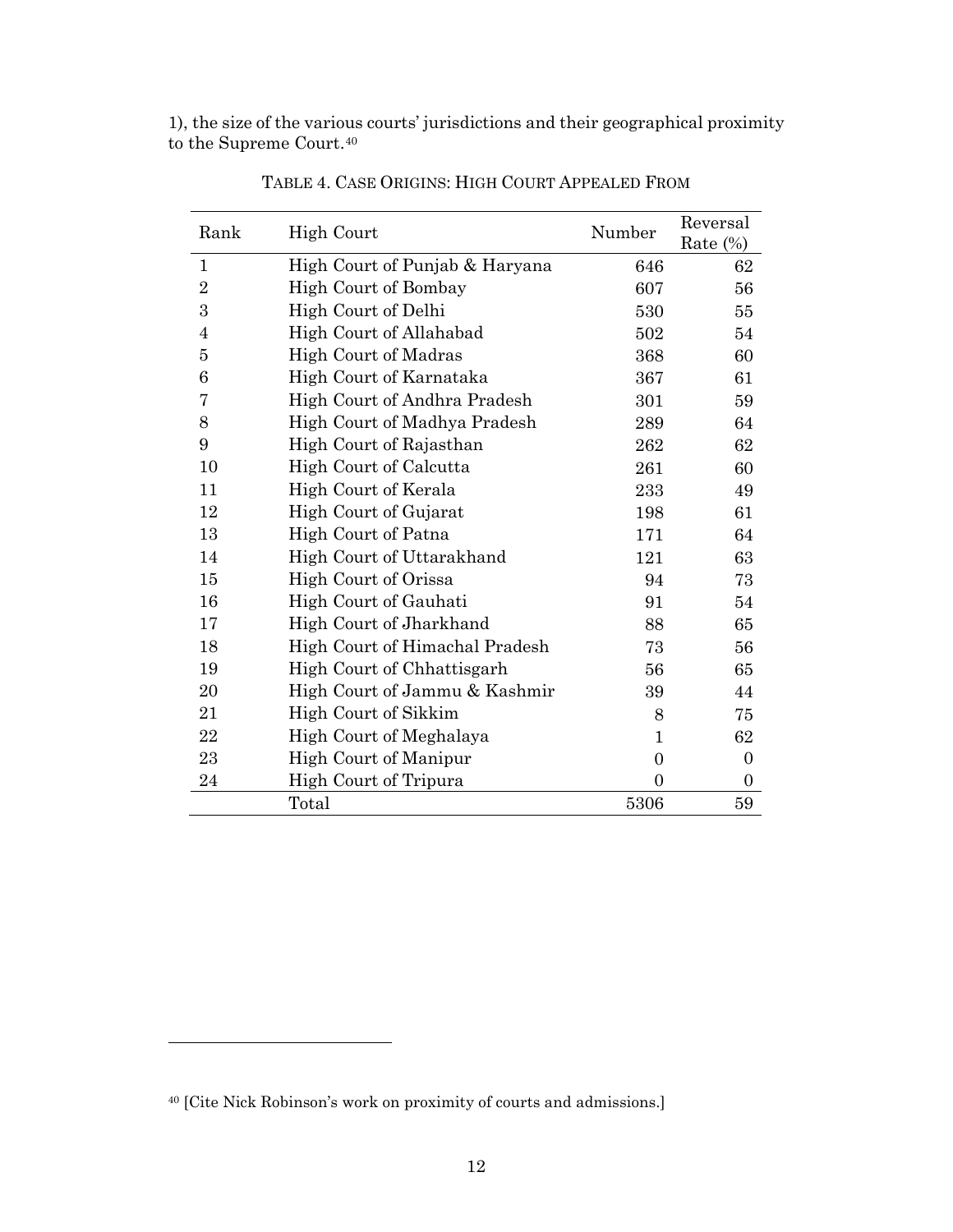

FIGURE 1. TOTAL CASES DECIDED AND PER CAPITA GDP, BY HIGH COURT JURISDICTION

3. Case Duration

Next, we examine how long the cases in our data took to reach judgment. Litigation in India (like litigation just about anywhere) is notoriously slow. Our data allow us to quantify how long cases remain pending in the Supreme Court before the Court hands down judgment. See Table 5. On average, cases take about 10 years from filing in the court of first instance to judgment in the Supreme Court. About one-third of that time was spent in the Supreme Court itself.

The data also permit, to a limited extent, a comparison of case duration in the Supreme Court, the high courts, and courts of first instance. For 170 cases, we have detailed information on filing and judgment dates for all three levels of the court system, which allows us to compare, for the very same cases, how much time they spent in each level of the court system. Table 6 indicates that on average, cases that travel all the way to the Supreme Court are likely to take longer in the Supreme Court than in the lower courts, including the court of first instance where the case was tried. Although a significant amount of energy is devoted to resolving delays in the trial courts, our data indicates that the problem is present throughout the system, and in fact may be more acute in the higher levels of the judiciary.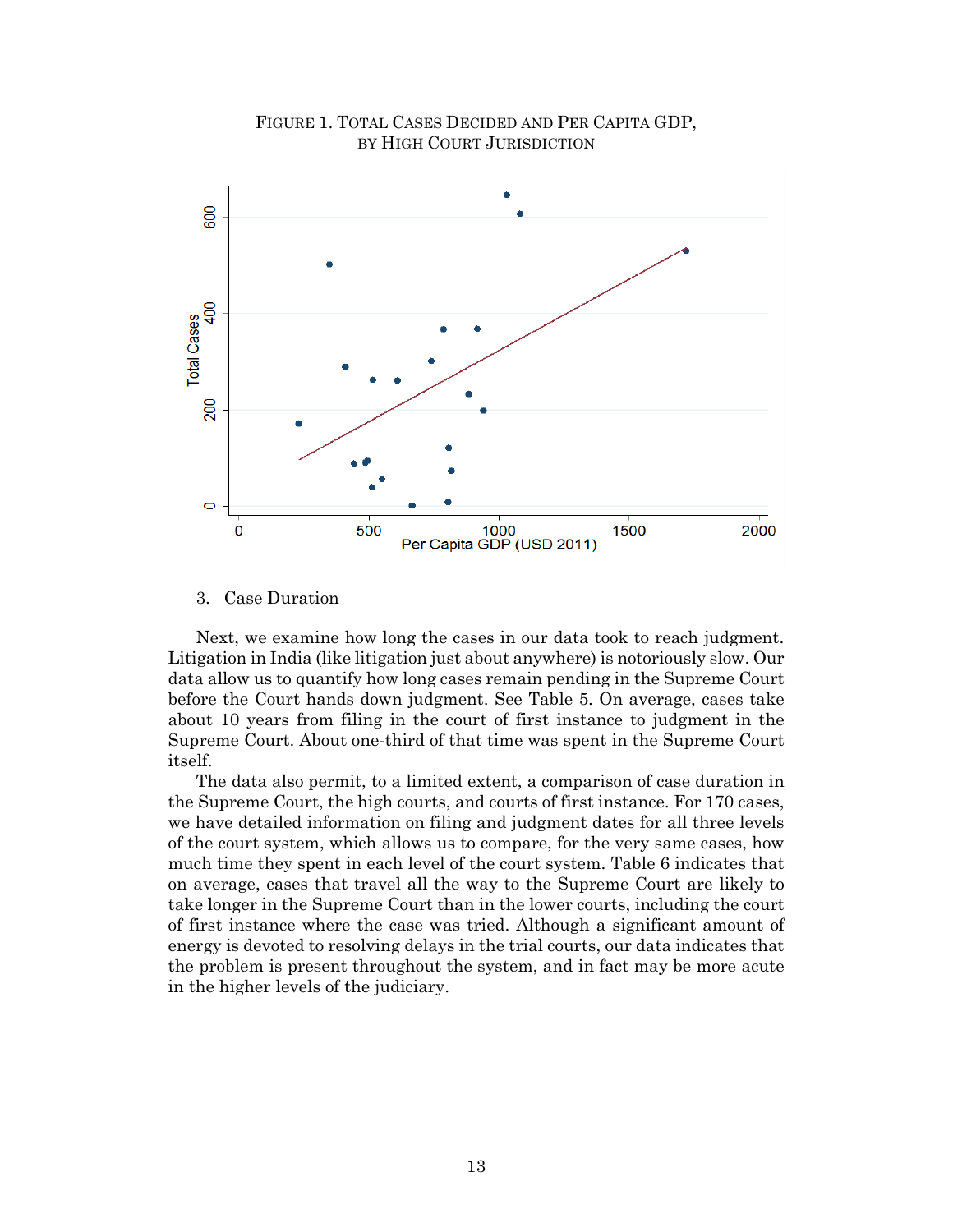| Variable                                        | Mean | Median | Max   | Min      | $\mathbf N$ |
|-------------------------------------------------|------|--------|-------|----------|-------------|
| Year Filed in Court of<br><b>First Instance</b> | 2002 | 2004   | 2015  | 1905     | 3937        |
| Year Decided in Court<br>of First Instance      | 2003 | 2005   | 2014  | 1964     | 1381        |
| Year of Decision<br>Appealed From               | 2008 | 2008   | 2015  | 1976     | 5500        |
| Year Filed in Supreme<br>Court                  | 2009 | 2010   | 2015  | 1968     | 6853        |
| Year Decided by<br>Supreme Court                | 2012 | 2012   | 2015  | 2010     | 6856        |
| Duration in Court of<br>First Instance (Days)   | 1466 | 858    | 9372  | 1        | 180         |
| Duration in Court<br>Below (Days)               | 1784 | 987    | 16574 | 5        | 1278        |
| Duration in Supreme<br>Court (Days)             | 1569 | 1296   | 12404 | $\Omega$ | 5461        |

## TABLE 5. DATE AND DURATION

## TABLE 6. CASES WITH COMPLETE DURATION DATA

| Variable                                      | Mean | Median | Max   | Min |
|-----------------------------------------------|------|--------|-------|-----|
| Duration in Court of First<br>Instance (Days) | 1424 | 847    | 9372  |     |
| Duration in Court Below (Days)                | 2082 | 880    | 11966 | 18  |
| Duration in Supreme Court<br>(Days)           | 1456 | 1207   | 4372  | 30  |

Table 7 indicates that at the Supreme Court itself, civil and criminal cases take on average approximately the same amount of time to be decided. Writ petitions to the Court take longer—as is to be expected given that they court has to hear the case afresh, and cannot rely on case records from the courts below. Interestingly, cases originating in tribunals take longer for disposal in the Supreme Court as compared to cases originating in courts. One of the goals behind setting up tribunals is to speed up the disposal of cases. If such cases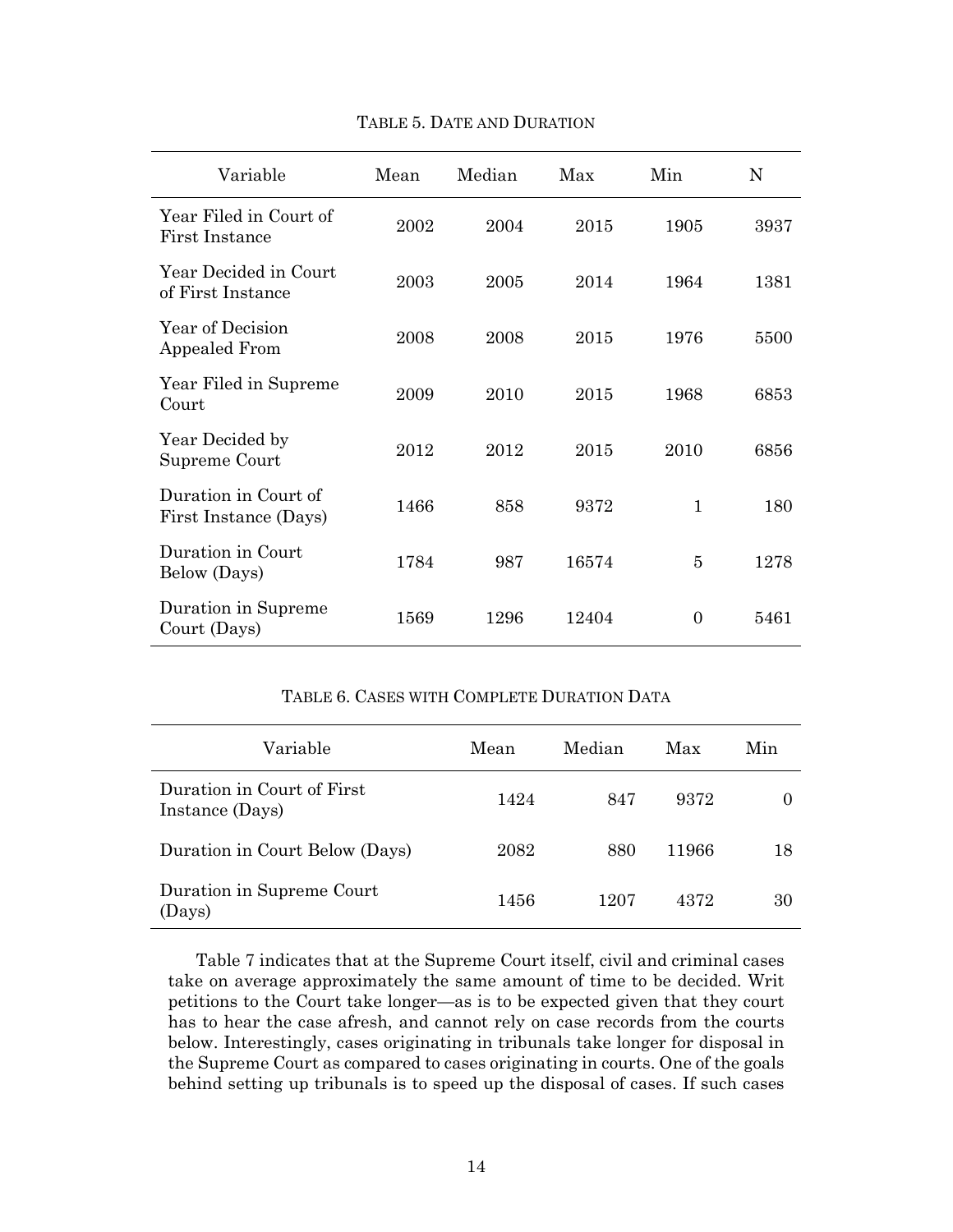are likely to face long pendency in the Supreme Court, this purpose gets defeated.

| Variable                    | Mean | Median | Max   | Min            | N    |
|-----------------------------|------|--------|-------|----------------|------|
| Civil                       | 1582 | 1212   | 12404 | $\Omega$       | 3440 |
| Criminal                    | 1533 | 1411.5 | 8993  | $\Omega$       | 1812 |
| Constitutional Challenge    | 1610 | 1140.5 | 12404 | $\overline{0}$ | 194  |
| Writ Petition               | 1937 | 1492.5 | 12404 | 81             | 34   |
| Case Originated in Court    | 1541 | 1277.5 | 12404 | $\Omega$       | 4542 |
| Case Originated in Tribunal | 1721 | 1441   | 11078 | $\theta$       | 909  |

TABLE 7. DURATION (DAYS) IN THE SUPREME COURT, BY CASE TYPE

Breaking down case durations by subject matters reveals wide variation in the speed with which different types of cases are resolved by the Court. Table 8 shows that some (albeit small) categories of cases take upwards of 7 or 8 years on average, while others take much less. Only one category, habeas corpus, averages resolution in less than one year.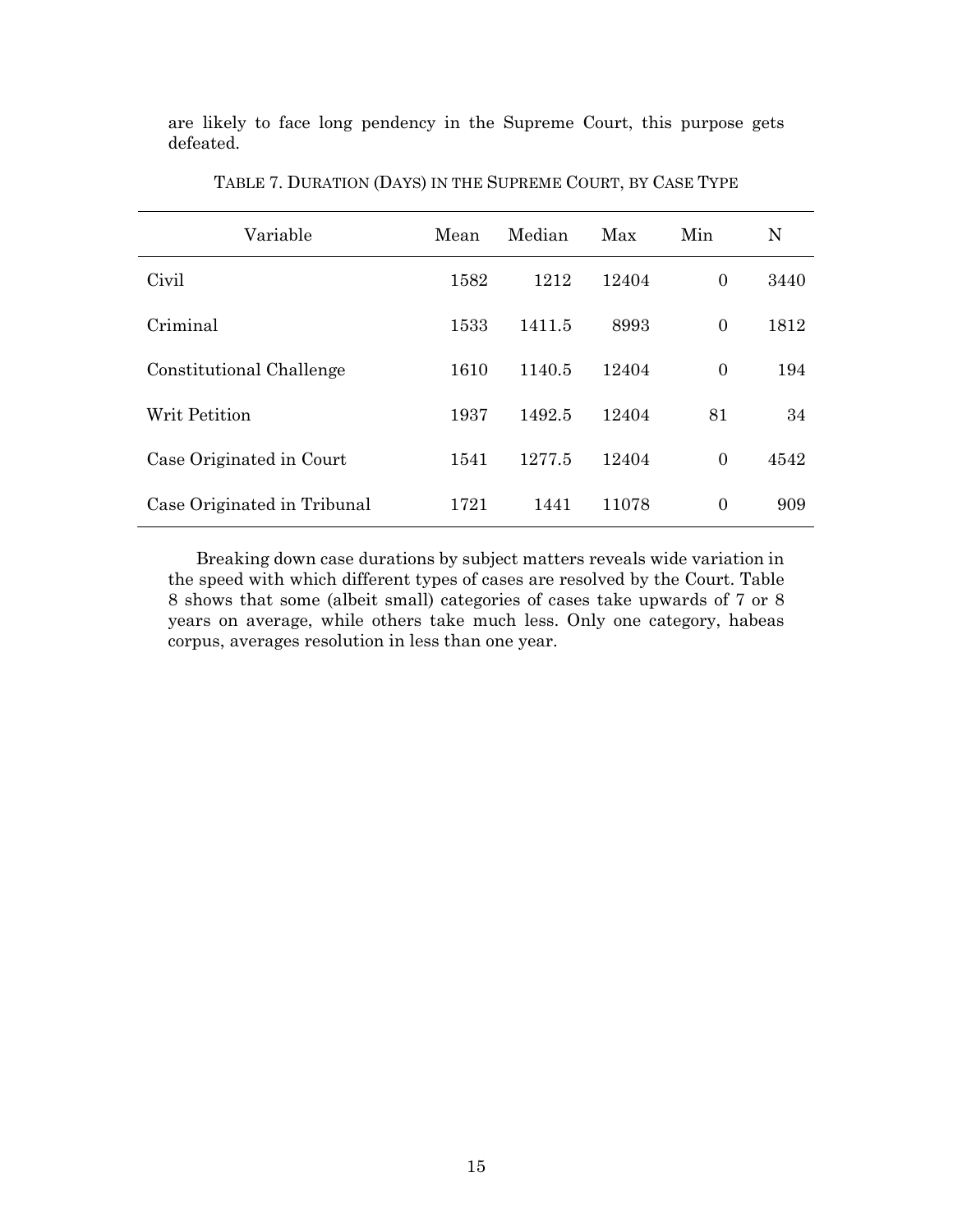| Rank           | <b>Subject Matter Category</b>                     | Duration |
|----------------|----------------------------------------------------|----------|
| 1              | <b>Admiralty And Maritime Laws</b>                 | 3050     |
| $\overline{2}$ | Religious & Charitable Endowments                  | 2776     |
| 3              | <b>Indirect Taxes Matters</b>                      | 2261     |
| $\overline{4}$ | State Excise—Trading In Liquor                     | 2133     |
| 5              | Direct Taxes Matters                               | 2116     |
| 6              | Land Acquisition & Requisition Matter              | 2021     |
| 7              | Land Laws And Agricultural Tenancies               | 1990     |
| 8              | Human Rights Matters                               | 1801     |
| 9              | <b>Family Law Matters</b>                          | 1796     |
| 10             | Matters Relating To Commissions Of Enquiry         | 1763     |
| 11             | Matters Pertaining To Armed Forces                 | 1691     |
| 12             | Labour Matters                                     | 1663     |
| 13             | <b>Environmental Matters</b>                       | 1651     |
| 14             | Simple Money & Mortgage Matters, etc.              | 1643     |
| 15             | Contempt of Court Matters                          | 1610     |
| 16             | <b>Constitutional Matters</b>                      | 1593     |
| 17             | Mercantile Laws, Commercial Transactions, etc.     | 1546     |
| 18             | <b>Criminal Matters</b>                            | 1544     |
| 19             | Matters Relating To Consumer Protection            | 1526     |
| 20             | Ordinary Civil Matters                             | 1499     |
| 21             | <b>Service Matters</b>                             | 1469     |
| 22             | Appeal Against Orders of Statutory Body            | 1460     |
| 23             | <b>Arbitration Matters</b>                         | 1450     |
| 24             | <b>Compensation Matters</b>                        | 1438     |
| 25             | <b>Rent Act Matters</b>                            | 1378     |
| 26             | Company Law, MRTP & Allied Matters                 | 1356     |
| 27             | Personal Law Matters                               | 1343     |
| 28             | Mines, Minerals And Mining Leases                  | 1284     |
| 29             | Letter Petition & PIL Matters                      | 1280     |
| 30             | <b>Academic Matters</b>                            | 1193     |
| 31             | Matters Relating To Judiciary                      | 1188     |
| 32             | Matters Relating To Leases, Govt. Contracts, etc.  | 1077     |
| 33             | Establishment And Recognition Of Educ. Inst.       | 888      |
| 34             | <b>Statutory Appointments</b>                      | 863      |
| 35             | <b>Election Matters</b>                            | 735      |
| 36             | Admission To Educ. Inst. Other Than Med. and Eng'g | 631      |
| 37             | <b>Eviction Under The Public Premises</b>          | 592      |
| 38             | Reference Under Right to Information               | 538      |
| 39             | Admission/Transfer To Eng'g And Med. Colleges      | 390      |
| 40             | Habeas Corpus Matters                              | 190      |

TABLE 8. AVERAGE DURATION (DAYS) IN THE SUPREME COURT, BY SUBJECT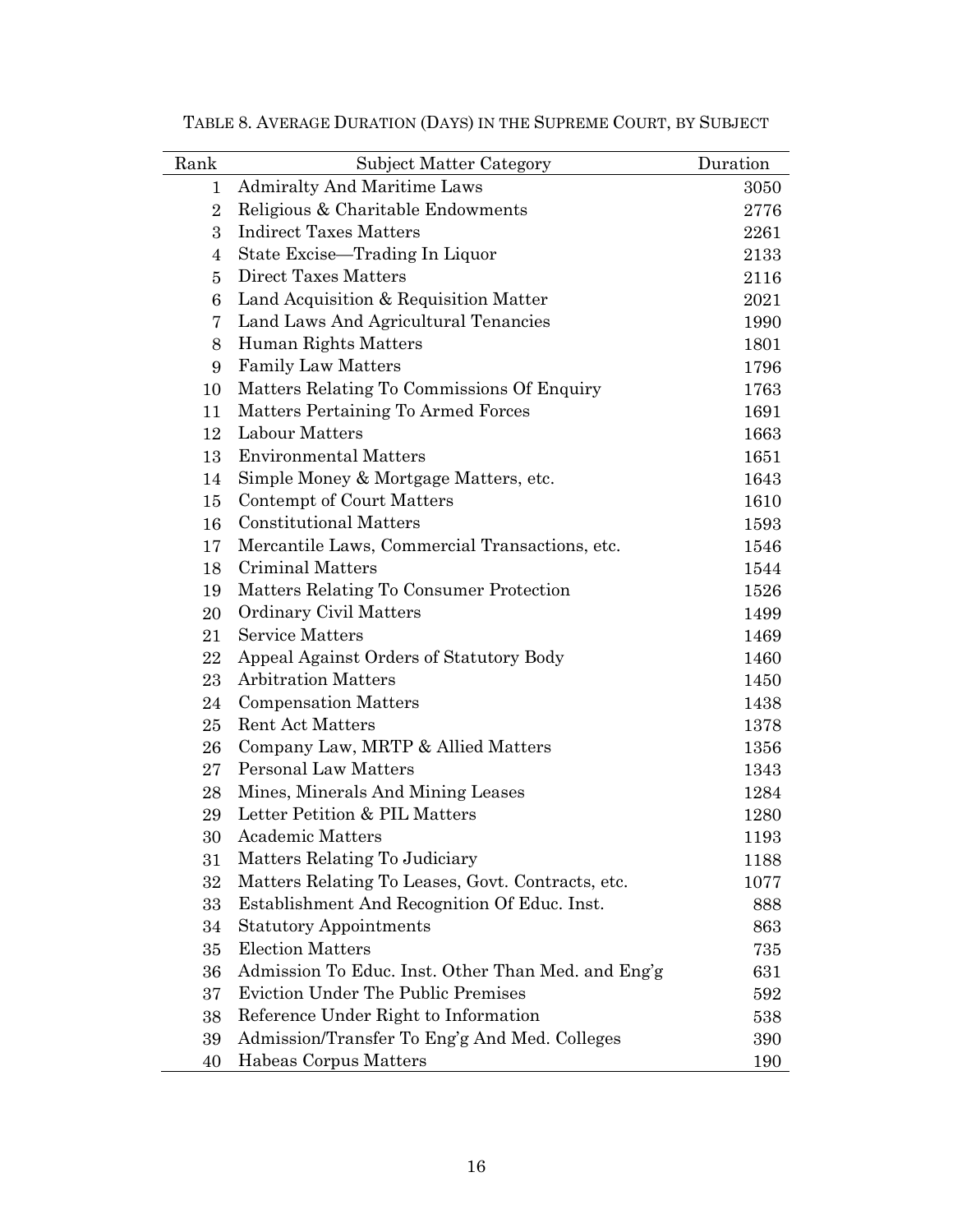#### B. Litigant characteristics

Next, we consider the configuration of the parties in the cases in our data. We use the terms plaintiffs and defendants to refer to the original status of parties in the court of first instance. Plaintiffs and defendants are about evenly represented among appellants.<sup>[41](#page-16-0)</sup> A large fraction of cases involves multiple plaintiffs or multiple defendants (or both). To the extent that the lead plaintiff or defendant is a natural person, parties are overwhelmingly male. See Table 9. (Males are a higher share of defendants than plaintiffs because in our data criminal defendants are about 95 percent male.) Perhaps the most notable statistics in Table 9, though, are the shares of all parties (including natural persons, governments, and institutional entities) who are Indian. Unlike the United States Supreme Court, which like the United States court system as a whole, entertains a substantial number of claims by or against foreign parties, the Supreme Court of India appears to be a forum almost exclusively engaged with disputes between Indian nationals.

| Variable                                           | Mean  | N    |
|----------------------------------------------------|-------|------|
| Appellant is Plaintiff                             | 46.3% | 5894 |
| More than One Plaintiff                            | 38.2% | 5892 |
| More than One Defendant                            | 55.9% | 5890 |
| Plaintiff is Male (among<br>Individual Plaintiffs) | 83.2% | 2756 |
| Defendant is Male (among<br>Individual Defendants) | 90.9% | 2475 |
| Plaintiff is Indian                                | 99.7% | 5888 |
| Defendant is Indian                                | 99.8% | 5887 |

TABLE 9. PLAINTIFFS AND DEFENDANTS: SUMMARY STATISTICS

Focusing specifically on civil cases, the majority of plaintiffs are individuals (i.e., natural persons), and government is the defendant more often than not. Not surprisingly, then, the most common configuration of parties in our dataset is an individual plaintiff versus a government defendant. See Table 10.

<span id="page-16-0"></span><sup>41</sup> For simplicity, we use "appellant" to refer to the party who sought review in the Supreme Court, regardless of whether by special leave petition or appeal.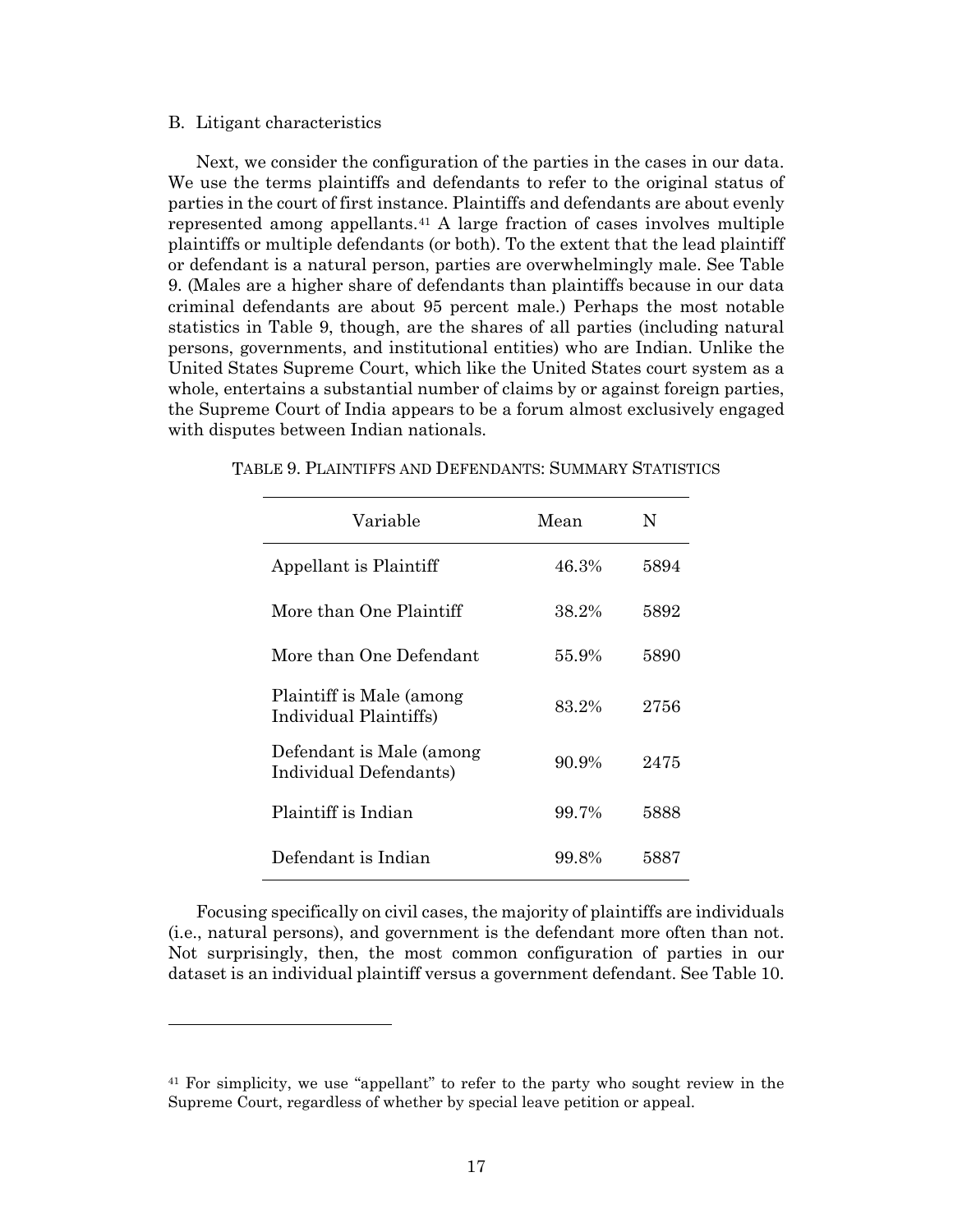(We do not separately present results for criminal cases, where the configuration is usually the government against an individual defendant.)

| Defendant<br>Plaintiff | Individual | Government | Institution |
|------------------------|------------|------------|-------------|
| Individual             | 17.0%      | 32.9%      | 11.6%       |
|                        | $(N=662)$  | $(N=1284)$ | $(N=453)$   |
| Government             | 4.4%       | 0.9%       | 3.4%        |
|                        | $(N=172)$  | $(N=34)$   | $(N=131)$   |
| Institution            | 2.7%       | 20.1%      | 7.1%        |
|                        | $(N=104)$  | $(N=783)$  | $(N=277)$   |

TABLE 10. PAIRINGS OF PARTIES IN CIVIL CASES, SHARES BY STATUS

Looking instead at the appellant/appellee relationship rather than the plaintiff/defendant relationship, we find that individuals make up the largest group of appellants in both the civil and criminal context. In criminal appeals this implies that the vast majority of the Court's criminal judgments involve individuals appealing against conviction and/or sentence, rather than the state appealing an acquittal.

| Share of Appellants | Civil Cases | Criminal Cases | Total |
|---------------------|-------------|----------------|-------|
| Individual          | 46.1%       | 84.9%          | 58.4% |
| Government          | 23.9%       | 10.9%          | 19.8% |
| Institution         | 30.0%       | 4.2%           | 21.8% |

TABLE 11. APPELLANTS IN CIVIL AND CRIMINAL CASES

As Table 11 indicates, before the Supreme Court the Government is the appellant in roughly 20% of the cases. Of these, service matters, tax matters and criminal matters form the largest share of the cases that the government brings to Court. See Table 12. Interestingly, in tax matters, the government wins in only half the cases that the Court admits. This might indicate both over-appealing by the Government, and relaxed admission scrutiny for such cases by the Court. Paired with the finding in Table 11 above, that tax matters take amongst the longest to dispose of, these statistics point to the need for the Court and the Government to review their approach to tax litigation.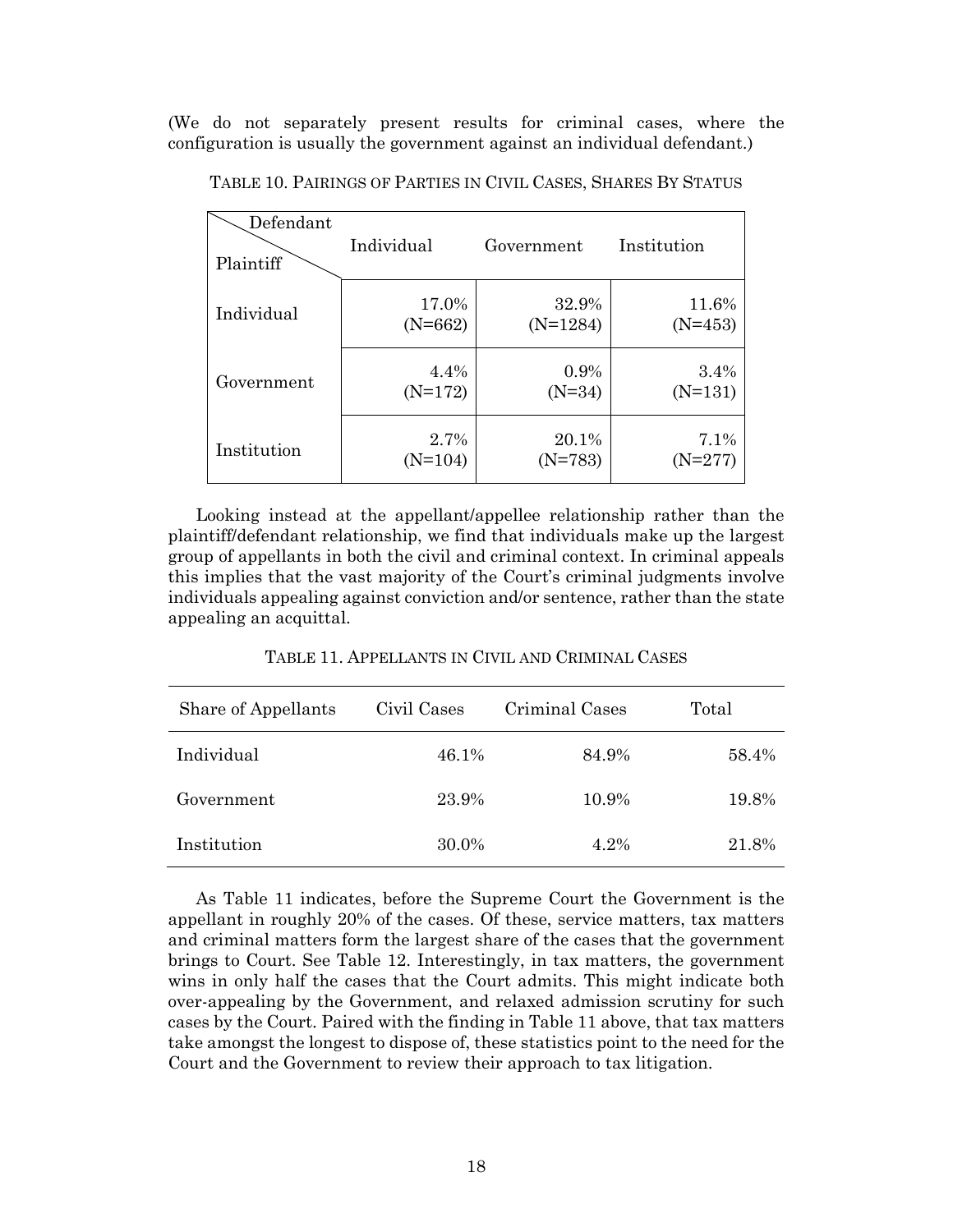| Rank<br><b>Subject Matter Category</b> |                                         | Share   | Reversal |
|----------------------------------------|-----------------------------------------|---------|----------|
|                                        |                                         |         | Rate     |
|                                        | <b>Service Matters</b>                  | 19.2%   | 67.3%    |
| 2                                      | Criminal Matters                        | 17.3%   | 56.8%    |
| 3                                      | Indirect Taxes Matters                  | 10.8%   | 50.3%    |
| 4                                      | <b>Ordinary Civil Matters</b>           | 8.9%    | 66.4%    |
| 5                                      | Direct Taxes Matters                    | 6.9%    | 48.4%    |
| 6                                      | Land Acquisition & Requisition Matters  | 6.4%    | 74.1%    |
| 7                                      | Constitutional Matters <sup>42</sup>    | $5.5\%$ | 100\%    |
| 8                                      | Academic Matters                        | 2.3%    | 13.8%    |
| 9                                      | <b>Arbitration Matters</b>              | $2.1\%$ | 65.5%    |
| 10                                     | Appeal Against Orders of Statutory Body | $2.1\%$ | 72.4%    |

TABLE 12. GOVERNMENT APPELLANTS, TOP SUBJECT MATTER AND REVERSAL **RATES** 

## C. Attorneys

There are two tiers in the Supreme Court bar in India: advocates and senior advocates. "Senior advocate" is a status conferred upon an attorney the Court itself. Senior advocates are an exclusive group. As of April 2015, there were 349 senior advocates designated by the Supreme Court of India,[43](#page-18-1) but these lawyers obtain a great share of the advocacy work at the Court. As Table 13 indicates, advocates and senior advocates are about evenly represented in our dataset, (with only a tiny number of unrepresented parties). In criminal cases, most attorneys (for both sides) are advocates, while in civil cases, a majority are senior advocates.

<span id="page-18-0"></span> $42$  Note that the reversal rate for constitutional matters is  $100\%$  due to there being only one observation with nonmissing information on reversal.

<span id="page-18-1"></span><sup>43</sup>*List of Senior Advocates Designated by Supreme Court (as on 23/04/2015)*, SUPREME COURT OF INDIA, http://www.sci.nic.in/outtoday/List%20of%20Sr.%20Advocates%20 Designated%20by%20Supreme%20Court%20as%20on%2023%2004%202015.pdf (last visited Aug. 30, 2016).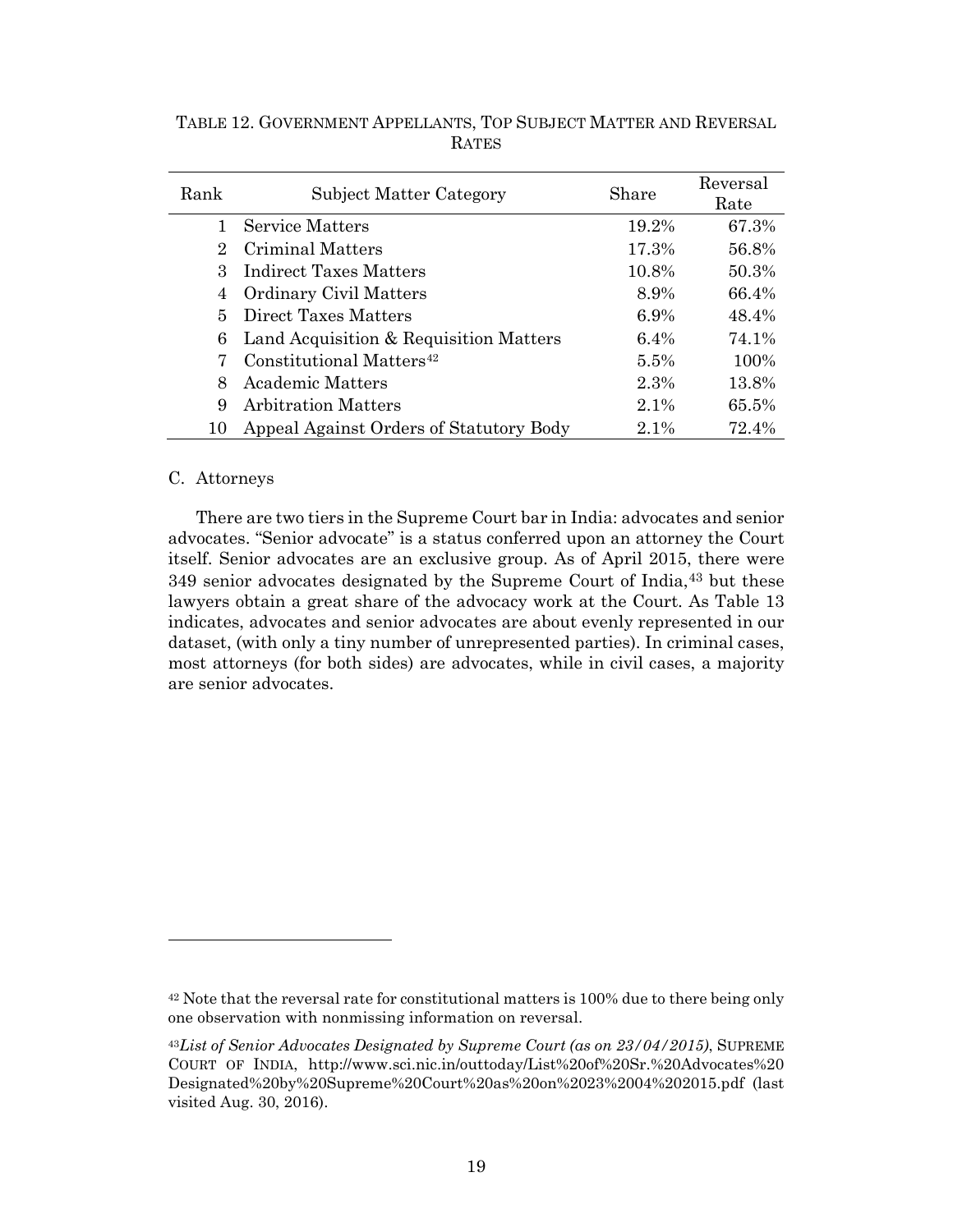|                     | Appellant |          |       |       | Respondent |       |  |
|---------------------|-----------|----------|-------|-------|------------|-------|--|
| Counsel             | Total     | Criminal | Civil | Total | Criminal   | Civil |  |
| Advocates           | 51.1%     | 64.0%    | 45.1% | 46.9% | 58.5%      | 41.4% |  |
| Senior<br>Advocates | 47.5%     | 35.2%    | 53.3% | 52.9% | 41.2%      | 58.3% |  |
| Other <sup>44</sup> | 1.4%      | 0.8%     | 1.6%  | 0.3%  | $0.4\%$    | 0.3%  |  |
| N                   | 6041      | 1960     | 4058  | 5978  | 1956       | 3999  |  |

TABLE 13. COUNSEL, BY PARTY AND CASE TYPE

Notably, cases where the appellant is represented by a senior advocate tend to be cases where the respondent is also represented by a senior advocate, and vice versa. See Table 14.

TABLE 14. PAIRINGS OF COUNSEL FOR APPELLANT AND RESPONDENT, CIVIL **CASES** 

| Respondent<br>Appellant | Advocate           | Senior<br>Advocate |
|-------------------------|--------------------|--------------------|
| Advocate                | 1098<br>(28.5%)    | 659<br>(17.1%)     |
| Senior<br>Advocate      | $513\,$<br>(13.3%) | 1582<br>$(41.1\%)$ |

Further, in a small fraction of cases (3.9 percent) the Court appoints amicus curie — typically a senior or otherwise well-respected lawyer, to act as a friend of the court, and assist the Court in the matter. The Amicus does not represent either party. S/he is supposed to assist the court in an impartial manner. Amicus curie are generally appointed in Public Interest Litigations or in criminal appeals where the defendant is represented where the Court feels the need for additional assistance over and above what the defence lawyer can provide.

<span id="page-19-0"></span><sup>44</sup> "Other" refers to "party in person" (i.e., *pro se* party) or legal aid representation.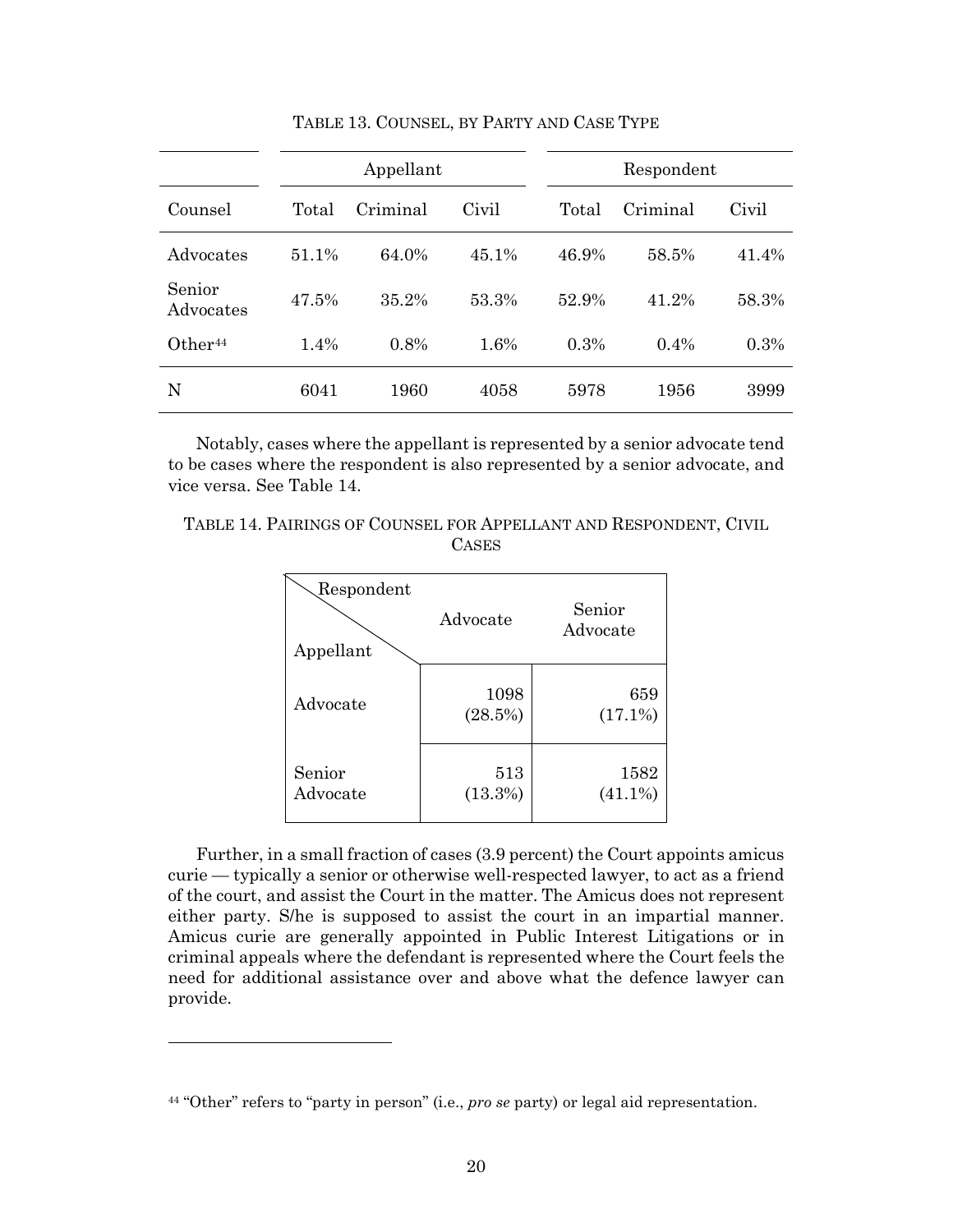## D. Decision Characteristics

## 1. Bench Size

We now turn from the characteristics of the cases to how the Court decides them. First, we examine bench size. Nearly 90 percent of cases in our dataset were decided by a two-judge bench, and nearly all the rest were decided by three-judge benches. Only 91 cases out of 6856 cases in our data were decided by a five-judge bench—and in this six-year period, there was no benches larger than five judges. See Table 15.

| <b>Bench Size</b>            | $\overline{2}$ | 3     | 5       | All    |
|------------------------------|----------------|-------|---------|--------|
| Total Cases                  | 5971           | 794   | 91      | 6856   |
| Share of Total               | 87.1%          | 11.6% | 1.3%    | 100.0% |
| Number with PIL              | 187            | 71    | 4       | 262    |
| Share with PIL               | 3.1%           | 9.0%  | 4.4%    | 3.8%   |
| Share of PIL                 | 71.4%          | 27.1% | $1.5\%$ | 100%   |
| Number with Const. Challenge | 349            | 65    | 32      | 446    |
| Share with Const. Challenge  | 5.8%           | 8.2%  | 36.4%   | 6.5%   |
| Share of Const. Challenge    | 78.3%          | 14.6% | 7.2%    | 100%   |

## TABLE 15. SUMMARY STATISTICS, BY BENCH SIZE

As one would expect, to the extent we see five-judge benches in the data, they are disproportionately devoted to cases within the original jurisdiction of the Court. While over 90 percent of decisions from two-judge benches arose out of appeals and SLPs, only about half from five-judge benches did. See Table 16.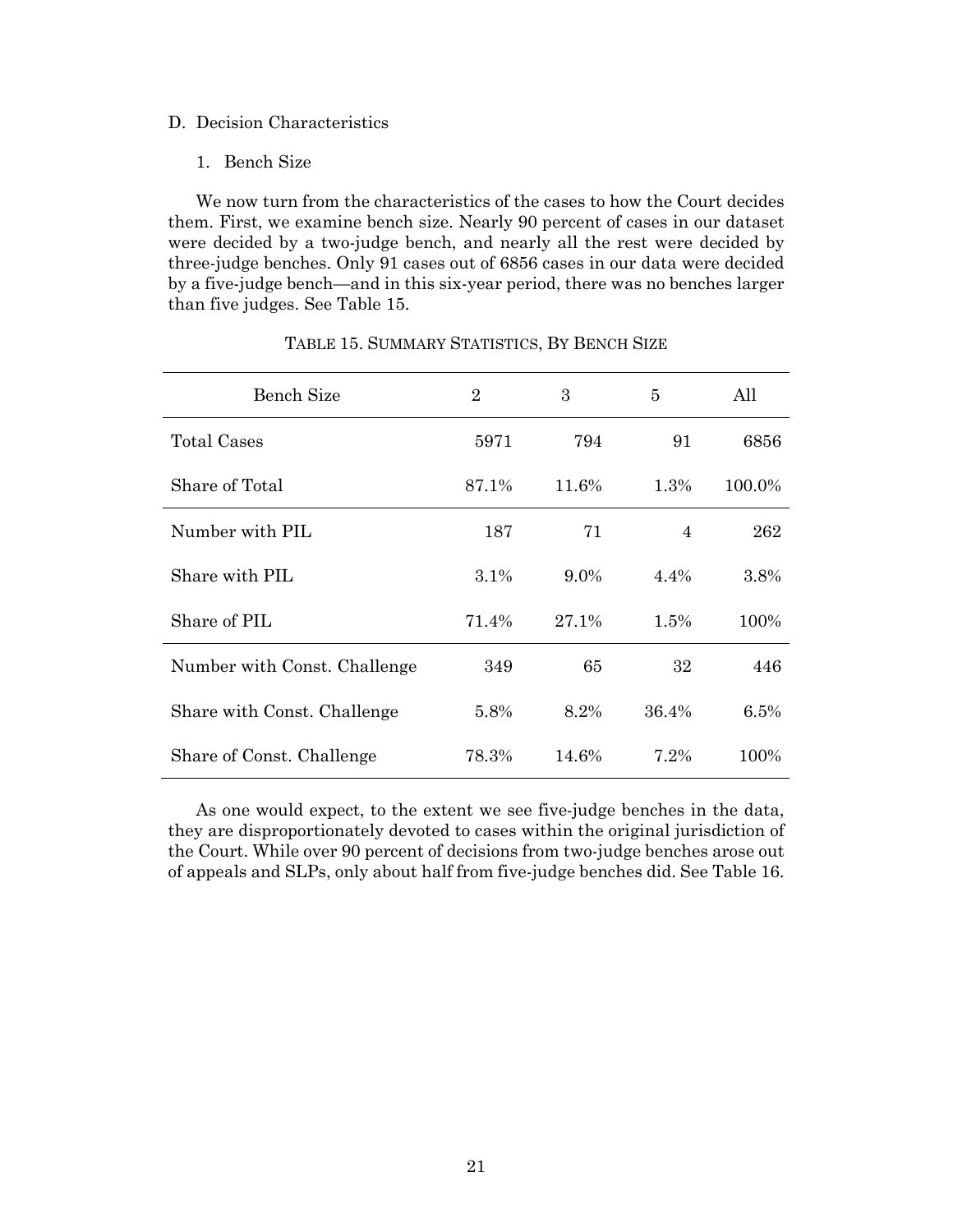| Case Category               | 2       | 3     | 5     |
|-----------------------------|---------|-------|-------|
| Appeal/SLP                  | 91.4%   | 66.4% | 56.7% |
| Writ Petition               | $5.7\%$ | 24.2% | 28.9% |
| Other Original Jurisdiction | 2.3%    | 8.8%  | 12.2% |
| Review or Curative          | 0.6%    | 0.5%  | 2.2%  |
| Total                       | 100%    | 100%  | 100%  |

TABLE 16. SUMMARY STATISTICS, CASE CATEGORIES, BY BENCH SIZE

More surprising is the distribution of cases involving challenges to the constitutionality of laws or government action. Given that substantial questions of law as to the interpretation of the constitution are required by law to be decided by constitution benches of five or more judges, <sup>[45](#page-21-0)</sup> one would expect cases involving challenges to the constitutionality of legislation or government action to be concentrated in five-judge benches. However, as Table 15 shows, more than 78% of all such questions are decided by 2 judge benches. Less than 8% of constitutional challenges are decided by benches of 5 or more. As Nick Robinson as found before, there has been a general decline in the number of constitution benches set up by the Supreme Court.[46](#page-21-1)

A similar pattern appears for public interest litigations (PILs). Given their broad reach, intended social impact, and fundamental rights implications, one might expect the Court to decide such cases in larger benches. Yet over 71% of all PILs are heard by two-judge benches.

## 2. Outcomes

We turn now to outcomes: how does the Court resolve the cases in our data? Table 17 provides some data on outcomes. We find an overall reversal rate of nearly 60 percent. The reversal rate in criminal cases (about 55 percent) is lower than in civil cases (about 61 percent). In other work, we interpret this difference as reflecting a willingness of the Justices of the Court to admit criminal appeals with weaker grounds for appeal (and therefore with a lower probability of leading to a reversal).<sup>[47](#page-21-2)</sup> This is consistent with Justices being

<span id="page-21-0"></span><sup>45</sup> Article 145, Constitution of India.

<span id="page-21-1"></span><sup>46</sup> [Note comparing figures to earlier numbers by Robinson, others?]

<span id="page-21-2"></span><sup>47</sup> Aparna Chandra, William H.J. Hubbard, and Sital Kalantry, The Unintended Consequences of Case-by-Case Rescue: An Empirical Study of Indian Supreme Court Cases from 2010 to 2014 (unpublished working paper).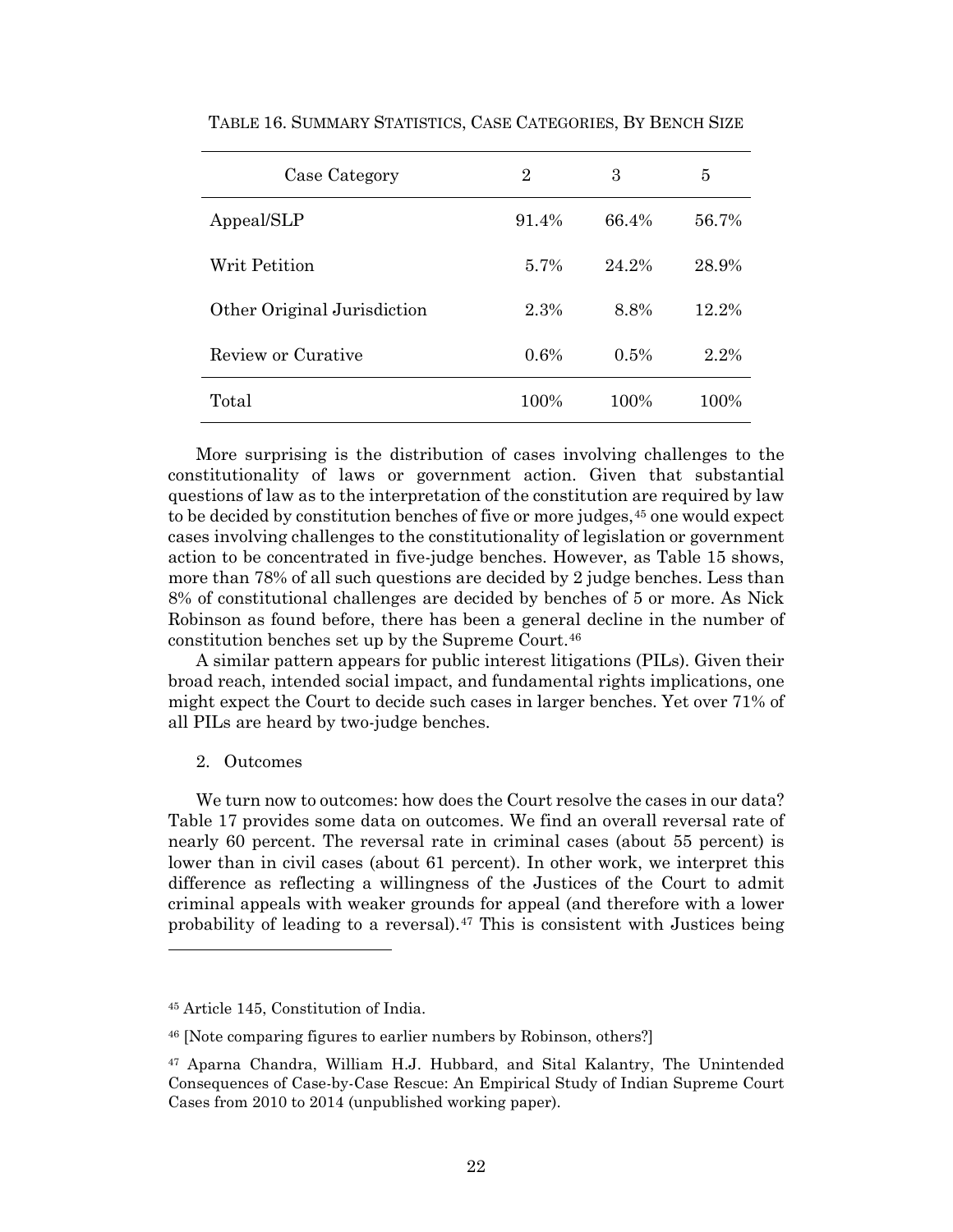more concerned about correcting errors in criminal proceedings; they may admit borderline criminal appeals, but dismiss borderline civil appeals.

| Variable                  | Mean    | N    |
|---------------------------|---------|------|
| Reversed                  | 59.4%   | 6278 |
| Reversed, Civil Cases     | 61.4%   | 4195 |
| Reversed, Criminal Cases  | 55.3%   | 2066 |
| Referred to Larger Bench  | $1.7\%$ | 6386 |
| <b>Plaintiff Wins</b>     | 50.0%   | 5632 |
| Parties to Bear Own Costs | 90.3%   | 2468 |

TABLE 17. SUMMARY STATISTICS, OUTCOME VARIABLES

Interestingly, despite reversing lower court decisions in only 60% of the cases admitted for a merits hearing, the Court, by and large, does not impose costs on parties. In 90.3% of the cases it directs parties to bear their own costs.

Following on from the discussion about bench sizes, Table 18 presents the success rates of PILs and constitutional challenges in the Supreme Court, by bench size.[48](#page-22-0) Although larger benches are more willing to declare something unconstitutional or grant relief in a PIL, benches of all sizes show willingness to reach these conclusions.

| Bench Size                               | 2       | 3       | 5     | All     |
|------------------------------------------|---------|---------|-------|---------|
| Share of PILs Successful                 | 50%     | 69.2%   | 100%  | 53.8%   |
| Share of Const. Challenges<br>Successful | 51.5%   | 55.6%   | 60.0% | 52.7%   |
| <b>Share Overruling Precedent</b>        | $0.9\%$ | $5.2\%$ | 19.8% | $1.7\%$ |

TABLE 18. SUMMARY STATISTICS, BY BENCH SIZE

<span id="page-22-0"></span><sup>&</sup>lt;sup>48</sup> We code a PIL successful if the plaintiff is the prevailing party in the Supreme Court. We code a constitutional challenge as successful if the challenged government law or action is struck down or altered by the judgment.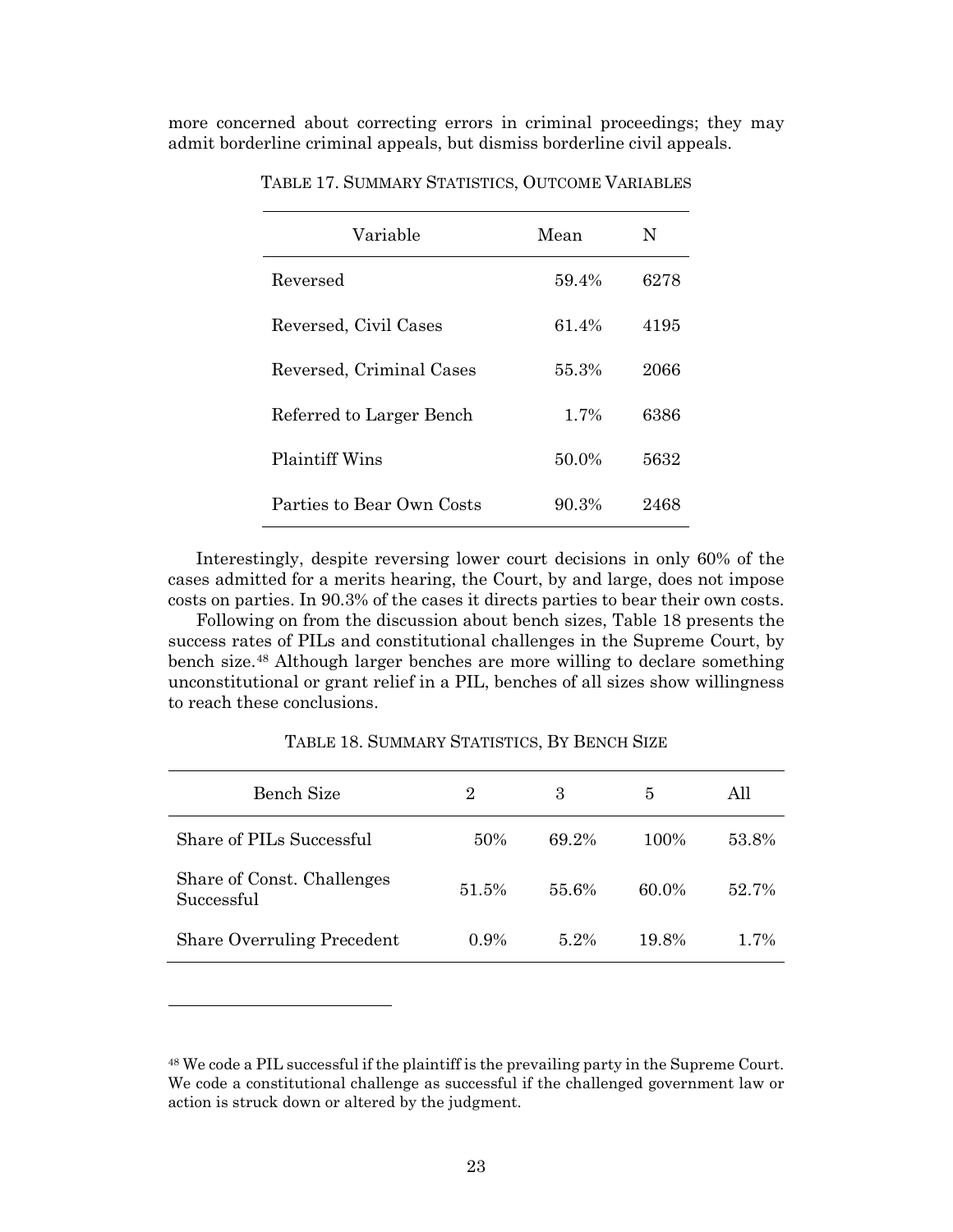Table 19 provides further information on constitutional challenges. The majority of constitutional challenges are against executive action rather than legislation or constitutional amendments. The success rate of challenges to executive action is higher than challenges to legislation as well. Table 20 provides details of the success rates of the various types of constitutional challenges, by bench size.

Another action that should be reserved for judgments by larger benches is the overruling of precedent. This is because decisions of coordinate and larger benches are binding on subsequent benches. If the judges on a subsequent bench disagree with the ruling of a previous coordinate bench, or find contradictory precedents from larger benches, they are required to refer the matter to the Chief Justice of India for reference to a larger bench[.49](#page-23-0) In our data, we coded a judgment as overruling precedent if the SCC headnote so indicated.[50](#page-23-1) We find that larger benches and especially five-judge benches are much more likely to overrule precedent in the course their decisions. See Table 18 above. Notably, though, half (56 of 115) of all over-rulings are announced by two-judge benches, in clear disregard of rules of precedent.

| Reason                                                     | Number | Number<br>Successful |  |
|------------------------------------------------------------|--------|----------------------|--|
| Constitutional Amendment /<br>Legislation: Basic Structure | 21     | 6                    |  |
| Legislation: Fundamental Rights                            | 77     | 16                   |  |
| Legislation: Other                                         | 52     | 31                   |  |
| Executive Action: Basic Structure                          | 12     | $\overline{4}$       |  |
| <b>Executive Action: Fundamental Rights</b>                | 224    | 125                  |  |
| <b>Executive Action: Other</b>                             | 55     | 34                   |  |
| Total                                                      | 441    | 216                  |  |

TABLE 19. SUMMARY STATISTICS, NATURE OF CONSTITUTIONAL CHALLENGE

<span id="page-23-0"></span><sup>49</sup> Central Board of Dawoodi Bohra v. State of Maharashtra, (2005) 2 SCC 673.

<span id="page-23-1"></span><sup>50</sup> The Chief Editor of the SCC informed us that the SCC headnote editors also flag cases that impliedly overrule precedents. Such implied overrulings are therefore also part of this data.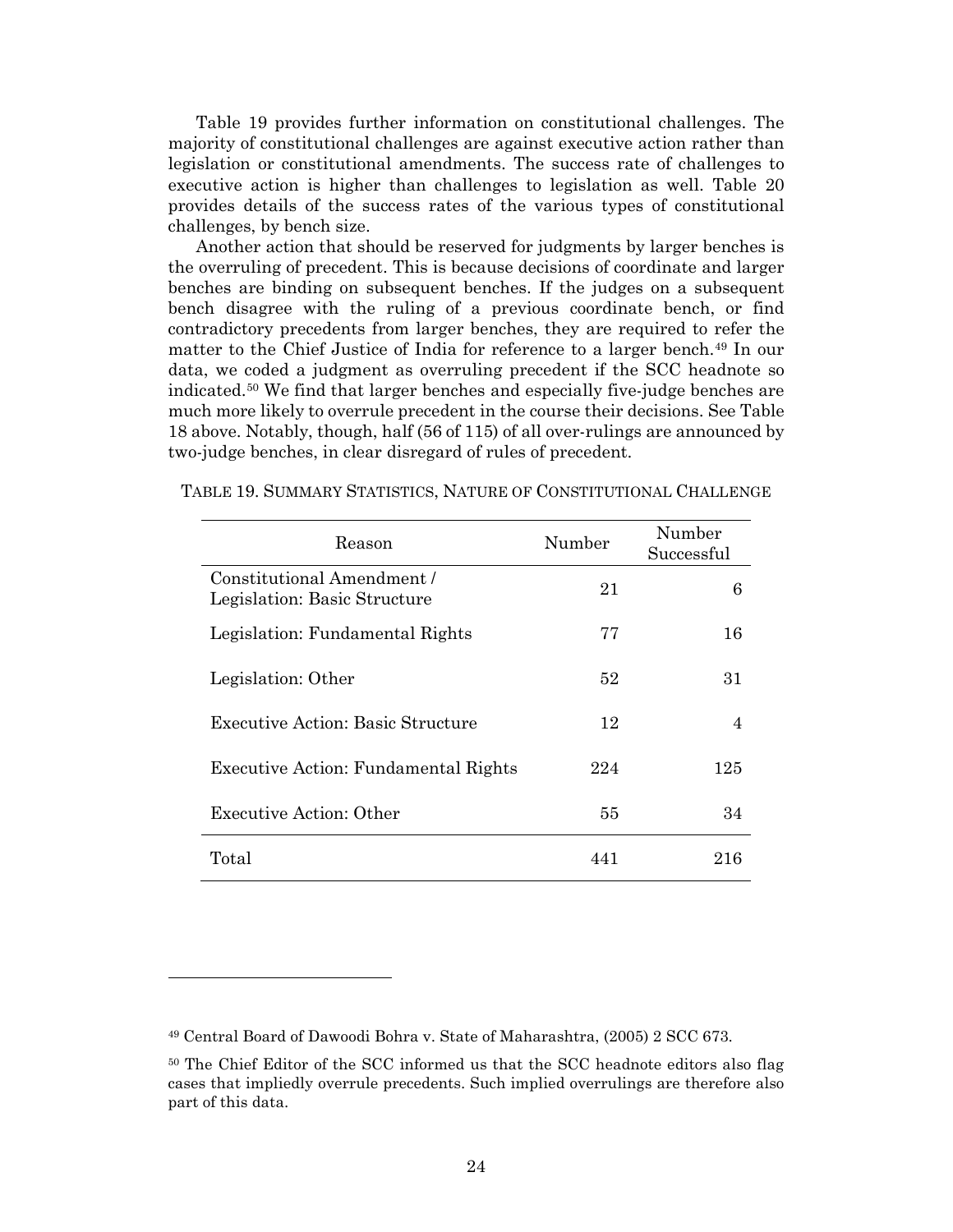| <b>Bench Size</b>                           | $\overline{2}$ | 3              | 5                     |
|---------------------------------------------|----------------|----------------|-----------------------|
| Const. Amend./Legislation: Basic Structure  | $\overline{4}$ | 7              | 10                    |
|                                             | (3)            | (1)            | (2)                   |
| Legislation: Fundamental Rights             | 57             | 18             | $\overline{2}$        |
|                                             | (10)           | (4)            | (0)                   |
| Legislation: Other                          | 48             | $\overline{2}$ | $\overline{2}$        |
|                                             | (29)           | (0)            | (2)                   |
| <b>Executive Action: Basic Structure</b>    | 10<br>(2)      | $\Omega$       | $\overline{2}$<br>(2) |
| <b>Executive Action: Fundamental Rights</b> | 183            | 32             | 9                     |
|                                             | (98)           | (21)           | (6)                   |
| <b>Executive Action: Other</b>              | 42             | 6              | 7                     |
|                                             | (26)           | (4)            | (4)                   |
| Total                                       | 344            | 65             | 32                    |
|                                             | (168)          | (30)           | (16)                  |

# TABLE 20. NUMBER (NUMBER SUCCESSFUL) OF CONSTITUTIONAL CHALLENGES, BY BENCH SIZE AND NATURE OF CHALLENGE

We also find variation in the reversal rates of different high courts and other courts and tribunals from which the cases originated. Table 21 ranks the high courts, tribunals, and special courts by their reversal rates. Most rates are in a fairly consistent band around the overall reversal rate of about 59 percent. Although there are some outliers far from the average, we advise caution in interpreting the outlier values, as many of them involve courts with relatively small numbers of cases (there are only 8 cases from the High Court of Sikkim, for example), and thus the difference may be due to variation arising from small sample sizes.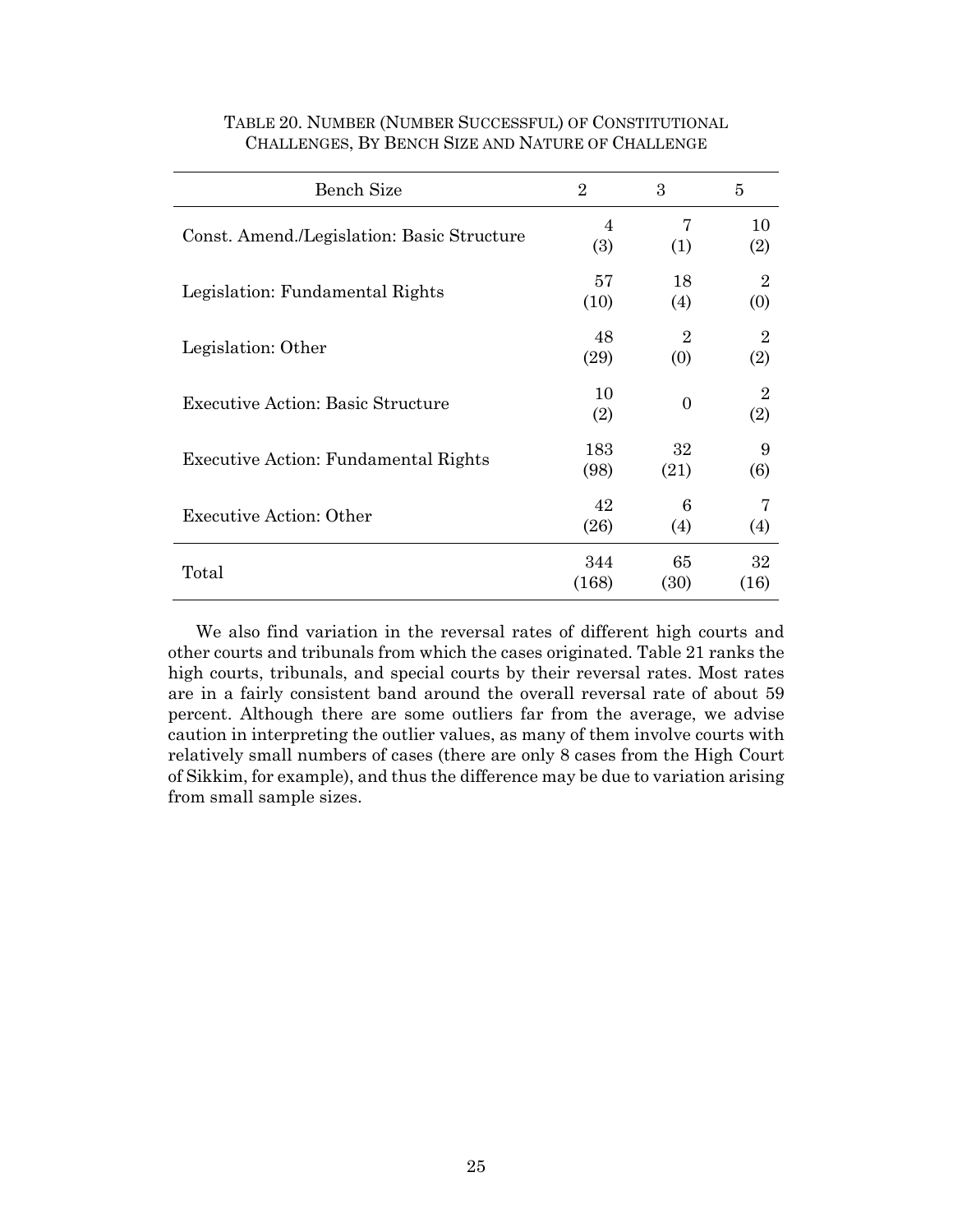| High Court                           | Reversal Rate | Number <sup>51</sup> |
|--------------------------------------|---------------|----------------------|
| High Court of Sikkim                 | 75.0%         | 8                    |
| High Court of Orissa                 | 73.3%         | 94                   |
| High Court of Jharkhand              | 65.1%         | 88                   |
| High Court of Chhattisgarh           | 64.8%         | 56                   |
| High Court of Madhya Pradesh         | 64.1%         | 289                  |
| High Court of Patna                  | 64.0%         | 171                  |
| High Court of Uttarakhand            | 62.7%         | 121                  |
| High Court of Punjab & Haryana       | 62.3%         | 646                  |
| High Court of Rajasthan              | 62.1%         | 262                  |
| Special Court                        | 61.5%         | 13                   |
| High Court of Gujarat                | 61.3%         | 198                  |
| High Court of Karnataka              | 60.9%         | 367                  |
| <b>High Court of Madras</b>          | 59.9%         | 368                  |
| High Court of Calcutta               | 59.7%         | 261                  |
| High Court of Andhra Pradesh         | 59.2%         | 301                  |
| National Consumer Disputes Redressal | 58.2%         | 69                   |
| High Court of Himachal Pradesh       | 56.2%         | 73                   |
| High Court of Bombay                 | 55.7%         | 607                  |
| High Court of Delhi                  | 54.7%         | 530                  |
| High Court of Allahabad              | 54.4%         | 502                  |
| High Court of Gauhati                | 53.9%         | 91                   |
| High Court of Kerala                 | 49.1%         | 233                  |
| Tribunal                             | 47.3%         | 185                  |
| High Court of Jammu & Kashmir        | 43.6%         | 39                   |
| High Court of Meghalaya              | 0.0%          | 1                    |
| Total                                | 58.5%         | 5573                 |

TABLE 21. REVERSAL RATE: ADJUDICATORY BODY APPEALED FROM

Our data also shows that individual, government and institutional appellants are likely to win at roughly the same rates. See Table 22.

<span id="page-25-0"></span><sup>51</sup> Number of cases includes cases for which information on reversal is missing.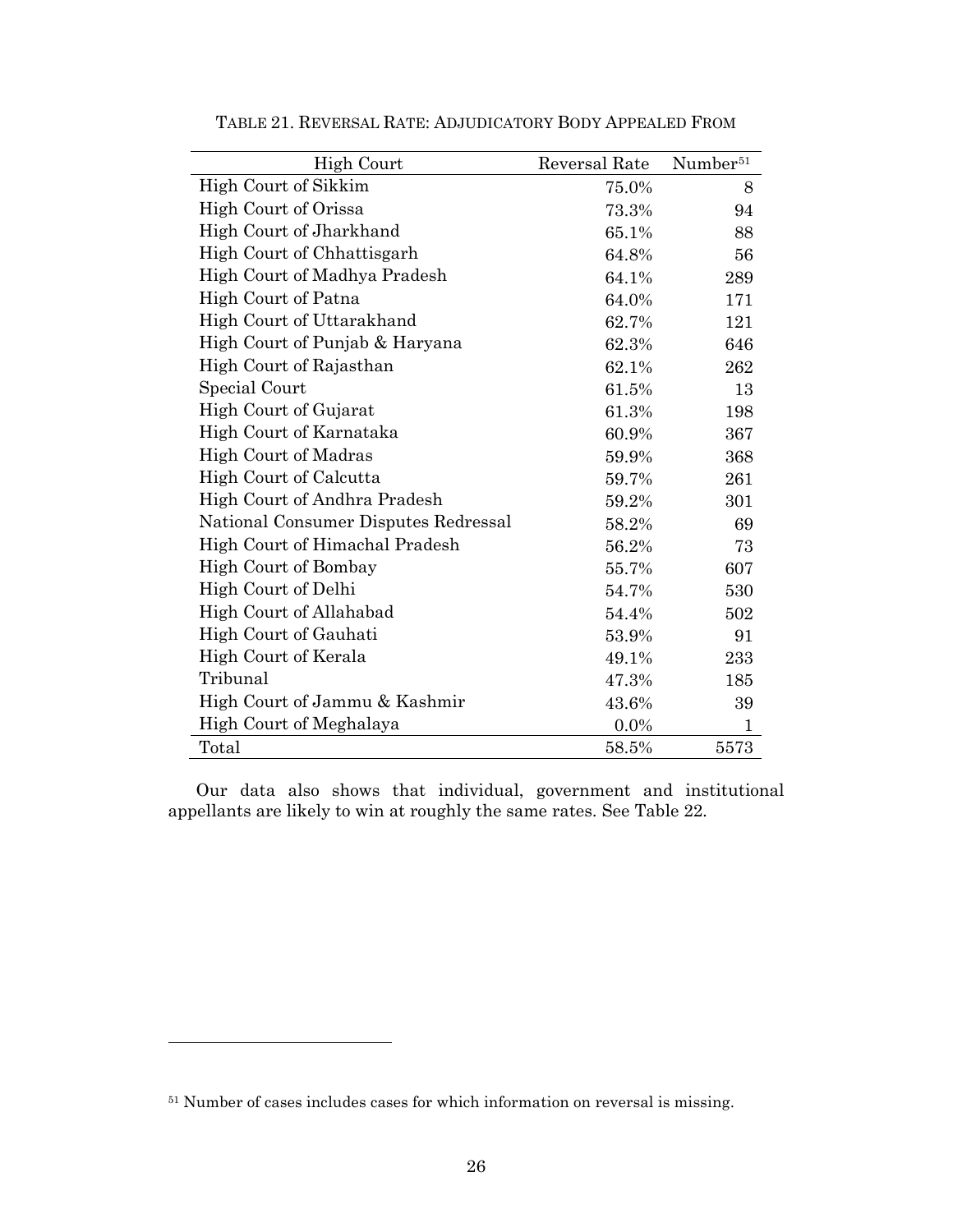| <b>Appellant Status</b> | Win Rate | Number |
|-------------------------|----------|--------|
| Individual              | 58.0%    | 3728   |
| Government              | 61.2%    | 1277   |
| Institution             | 61.4%    | 1261   |
| Total                   | 59.3%    | 6266   |

TABLE 22. APPELLANT WIN RATES, BY PARTY STATUS

Finally, we studied whether concurring judgments by lower courts would have an impact on the reversal rate before the Supreme Court. We find, as expected, that the Supreme Court is more likely to reverse a decision when lower courts disagree on the outcome, than when the lower courts agree.

| Outcomes in lower<br>courts/tribunals     | Agreement | Disagreement | N    |
|-------------------------------------------|-----------|--------------|------|
| Criminal Appeals from High<br>Courts      | 49.8%     | 58.0%        | 1384 |
| Civil Appeals from High Courts            | 60.3%     | 63.7%        | 1142 |
| Civil Appeals from Appellate<br>Tribunals | 59.6%     | 73.8%        | 600  |

TABLE 23: REVERSAL RATE, BY LOWER COURT AGREEMENT

### E. Opinion Characteristics

We conclude the survey of our data on the Court with a look at the judgments themselves—the opinions that are the work product of the justices of the Court. The first thing to note is that the Supreme Court of India is prolific! It produces nearly a thousand opinions per year. As these opinions average almost 9 pages in length, the Court generates over 8000 pages of new law for the bench and bar to digest each year.<sup>[52](#page-26-0)</sup> See Table 24.

<span id="page-26-0"></span><sup>52</sup> Data in prior sections was organized by judgment—each case decided by the Court is treated as separate, even if two cases were decided in a single opinion. In this section,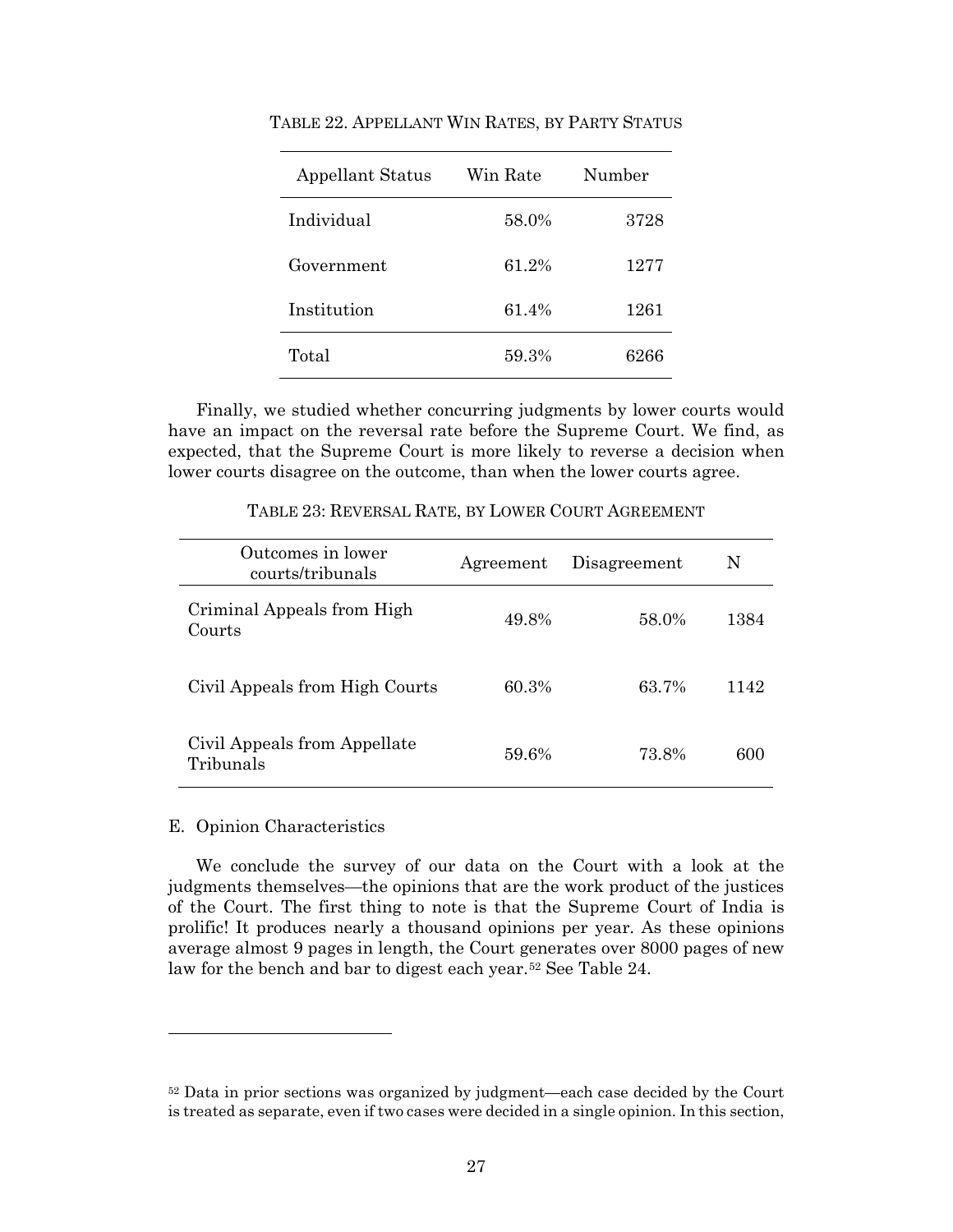| Variable                                           | Mean | Median | Max | Min | N    |
|----------------------------------------------------|------|--------|-----|-----|------|
| No. of Pages in Opinion                            | 8.7  | 6      | 268 |     | 5547 |
| No. of Pages in Opinion,<br>Const. Challenge Cases | 17.9 |        | 268 |     | 269  |

TABLE 24. TOTAL JUDGMENT LENGTH

Nearly all of this output takes the form of unanimous judgments. Most opinions take the familiar form of an opinion authored by a single justice (what we are calling "signed opinions"), although a large share of opinions are per curiam (i.e., not attributed to a specific justice). Separate opinions, whether concurring or dissenting, are extremely rare. See Table 25. Even five-judge benches, which presumably hear the most difficult and contentious cases, produce a separate opinion (dissenting or concurring) barely 10 percent of the time.

| Bench Size                | 2       | З       | 5       | All     |
|---------------------------|---------|---------|---------|---------|
| Share with Signed Opinion | 74.4%   | 61.9%   | 80.7%   | 73.2%   |
| Share with Concurrence    | $0.8\%$ | 2.7%    | $5.3\%$ | 1.0%    |
| Share with Dissent        | $0.3\%$ | $1.4\%$ | 5.3%    | $0.5\%$ |

TABLE 25. AUTHORSHIP SUMMARY STATISTICS, BY BENCH SIZE

Among signed opinions, opinion-writing duties do not fall evenly among justices. Table 26 lists the judges in our data, with the total number of opinions of the court (as opposed to concurring opinions or dissenting opinions) each justice has authored and the total number of cases in which each justice has participated.[53](#page-27-0) The number of opinions authored by justice varies widely (from none to 236). This is largely due to variation in the number of cases decided by the justices, of course, but there is also substantial variation in how often a justice writes after hearing a case. In Table 26, we use bold typeface to mark the three highest rates (Banumathi, Kabir, and Sirpurkar, JJ.) and three lowest rates (Joseph, Agrawal, and Misra, JJ.) of opinion writing as a percent

we treat opinions, rather than judgments as the unit of analysis. Thus, if a judge writes a single opinion deciding two consolidated cases, we treat that as a single observation.

<span id="page-27-0"></span><sup>53</sup> The "other" justices not separately listed are Justices Arijit Pasayat, B.N. Kirpal, Y.K. Sabharwal, G.B. Pattanaik, and V. Ramaswami, each of whom served during only a tiny segment of our sample period and thus are not well represented in the data.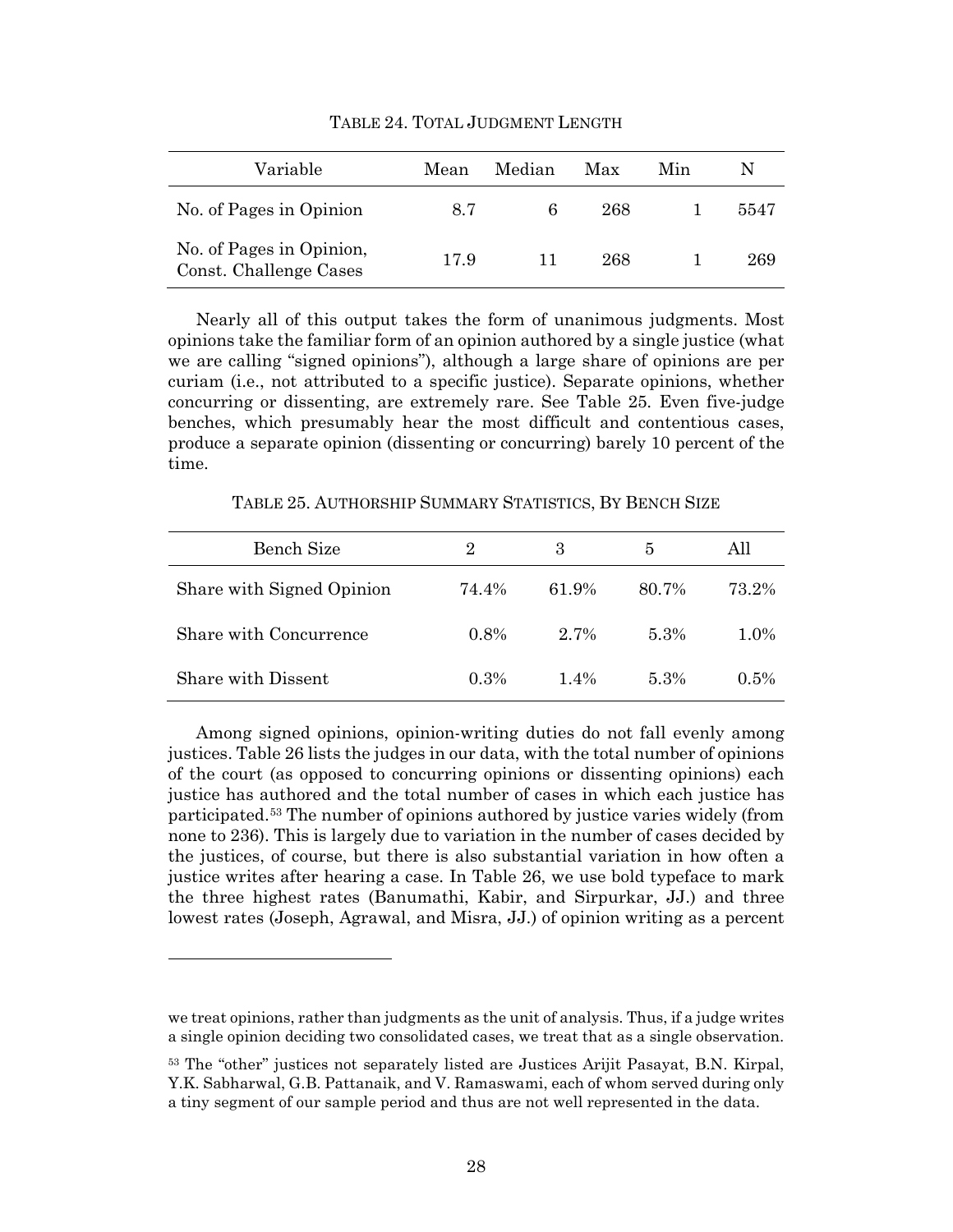of all cases in which the justice participates. Justice Banumathi writes the opinion of the court nearly two-thirds (64.4 percent) of the time she participates in the case; Justice Joseph did so less than one-in-twenty times (4.4 percent).<sup>[54](#page-28-0)</sup>

| Justice               | Opinions of<br>the court | <b>Total Cases</b> | Rate  |
|-----------------------|--------------------------|--------------------|-------|
| B.S. Chauhan          | 236                      | 495                | 47.7% |
| P. Sathasiyam         | $227\,$                  | 511                | 44.4% |
| G.S. Singhvi          | 184                      | 494                | 37.2% |
| K.S.P. Radhakrishnan  | 178                      | 450                | 39.6% |
| T.S. Thakur           | 176                      | 403                | 43.7% |
| Dipak Misra           | 167                      | 438                | 38.1% |
| Altamas Kabir         | 160                      | 252                | 63.5% |
| R.M. Lodha            | 151                      | 348                | 43.4% |
| R.V. Raveendran       | 139                      | 295                | 47.1% |
| A.K. Patnaik          | 133                      | 397                | 33.5% |
| Swatanter Kumar       | 112                      | 300                | 37.3% |
| S.J. Mukhopadhaya     | 111                      | 307                | 36.2% |
| Ranjan Gogoi          | 100                      | 253                | 39.5% |
| A.K. Ganguly          | 96                       | 246                | 39.0% |
| Aftab Alam            | 95                       | 299                | 31.8% |
| A.K. Sikri            | 95                       | 239                | 39.7% |
| V. Gopala Gowda       | 95                       | 231                | 41.1% |
| Mukundakam Sharma     | 89                       | 201                | 44.3% |
| C.K. Prasad           | 86                       | 337                | 25.5% |
| Anil R. Dave          | 85                       | 364                | 23.4% |
| S.S. Nijjar           | 83                       | 288                | 28.8% |
| Ranjana Prakash Desai | 78                       | 204                | 38.2% |
| D.K. Jain             | 75                       | 170                | 44.1% |
| M.Y. Eqbal            | 75                       | 160                | 46.9% |
| H.L. Dattu            | 72                       | 373                | 19.3% |
| F.M.I. Kalifulla      | 68                       | 212                | 32.1% |
| H.L. Gokhale          | 61                       | 244                | 25.0% |
| J.S. Khehar           | 61                       | 176                | 34.7% |
| V.S. Sirpurkar        | 56                       | 98                 | 57.1% |
| Dalveer Bhandari      | 53                       | 193                | 27.5% |

TABLE 26. OPINION AUTHORSHIP: OPINIONS OF THE COURT

<span id="page-28-0"></span><sup>54</sup> For purposes of identifying outliers in opinion-writing rates, we focus only on judges who have participated in at least 25 judgments. Justices who have heard only a handful of cases, of course, may have very high or very low rates simply due to small sample size, so to speak.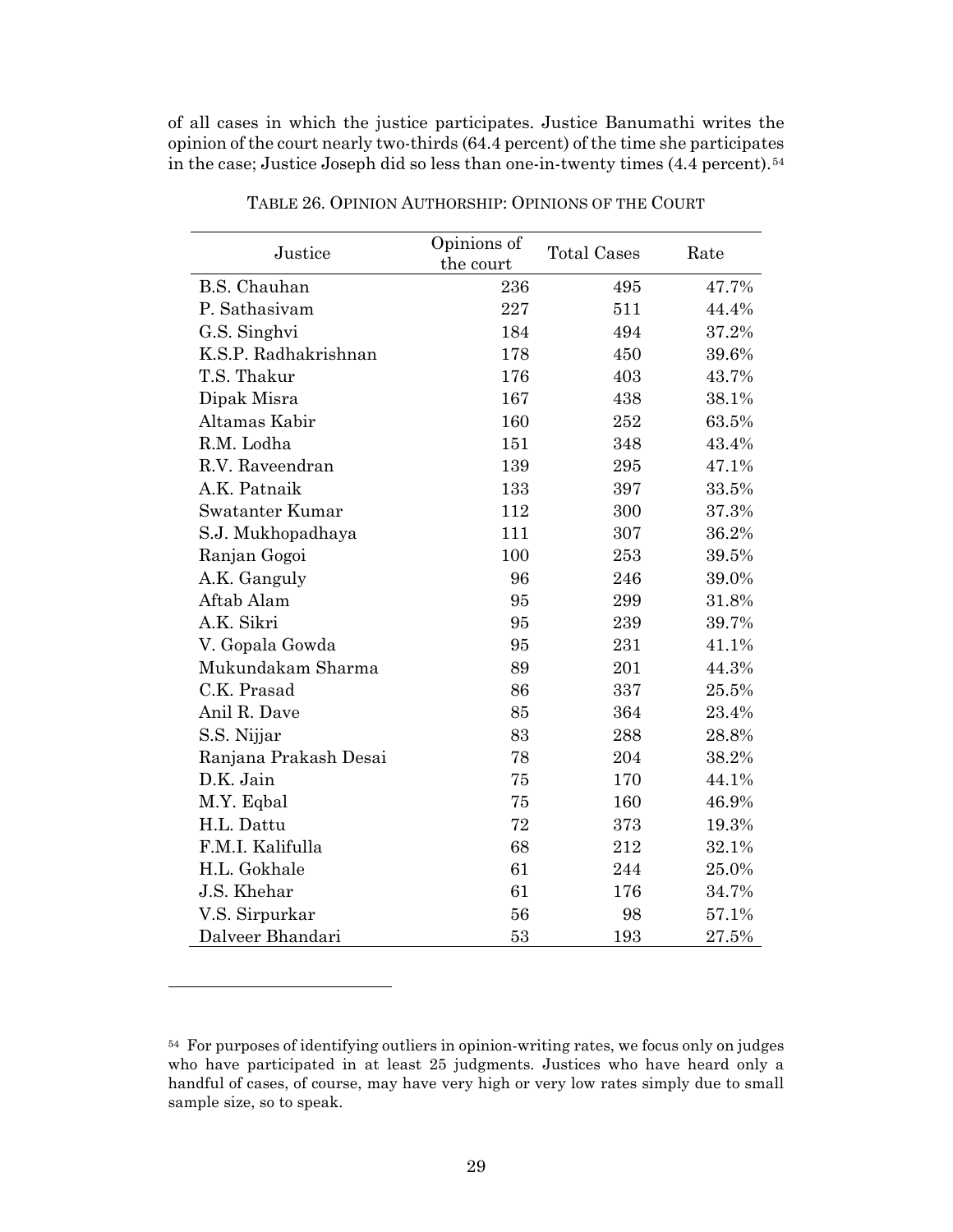| Justice               | Opinions of<br>the court | <b>Total Cases</b> | Rate  |
|-----------------------|--------------------------|--------------------|-------|
| Madan B. Lokur        | 49                       | 187                | 26.2% |
| R. Banumathi          | 47                       | 73                 | 64.4% |
| Kurian Joseph         | 45                       | 124                | 36.3% |
| Jasti Chelameswar     | 44                       | 219                | 20.1% |
| Vikramajit Sen        | 43                       | 139                | 30.9% |
| S.H. Kapadia          | 37                       | 225                | 16.4% |
| J.M. Panchal          | 37                       | 110                | 33.6% |
| Markandey Katju       | 36                       | 152                | 23.7% |
| Chockalingam Nagappan | 36                       | 134                | 26.9% |
| P.C. Ghose            | 36                       | 110                | 32.7% |
| H.S. Bedi             | 35                       | 174                | 20.1% |
| Gyan Sudha Misra      | 34                       | 267                | 12.7% |
| B. Sudershan Reddy    | 31                       | 107                | 29.0% |
| Adarsh Kumar Goel     | 31                       | 64                 | 48.4% |
| Prafulla C. Pant      | 28                       | 59                 | 47.5% |
| Shiva Kirti Singh     | 27                       | 91                 | 29.7% |
| N.V. Ramana           | 26                       | 92                 | 28.3% |
| Rohinton Fali Nariman | 24                       | 69                 | 34.8% |
| Deepak Verma          | 23                       | 164                | 14.0% |
| U.U. Lalit            | 20                       | 51                 | 39.2% |
| Abhay Manohar Sapre   | 20                       | 50                 | 40.0% |
| S.A. Bobde            | 17                       | 122                | 13.9% |
| Tarun Chatterjee      | 11                       | 21                 | 52.4% |
| K.G. Balakrishnan     | 10                       | 74                 | 13.5% |
| Arun Mishra           | 9                        | 37                 | 24.3% |
| Amitava Roy           | 9                        | 22                 | 40.9% |
| Cyriac Joseph         | 5                        | 113                | 4.4%  |
| R.K. Agrawal          | $\overline{2}$           | 38                 | 5.3%  |
| 5 others              | 3                        | 7                  | 42.9% |
| Total                 | 4172                     | 12073              | 34.6% |

TABLE 26. OPINION AUTHORSHIP: OPINIONS OF THE COURT (CONT.)

As noted above, concurrences and dissents are exceedingly rare in our data. The small numbers we do find are largely the product of a minority of justices. As Table 27 indicates, only 10 justices have authored more than one concurring opinion in our data; 37 have authored zero. But even among those justices most likely to write a concurring opinion (Lokur, Chelameswar, and Thakur, JJ.), they do so rarely.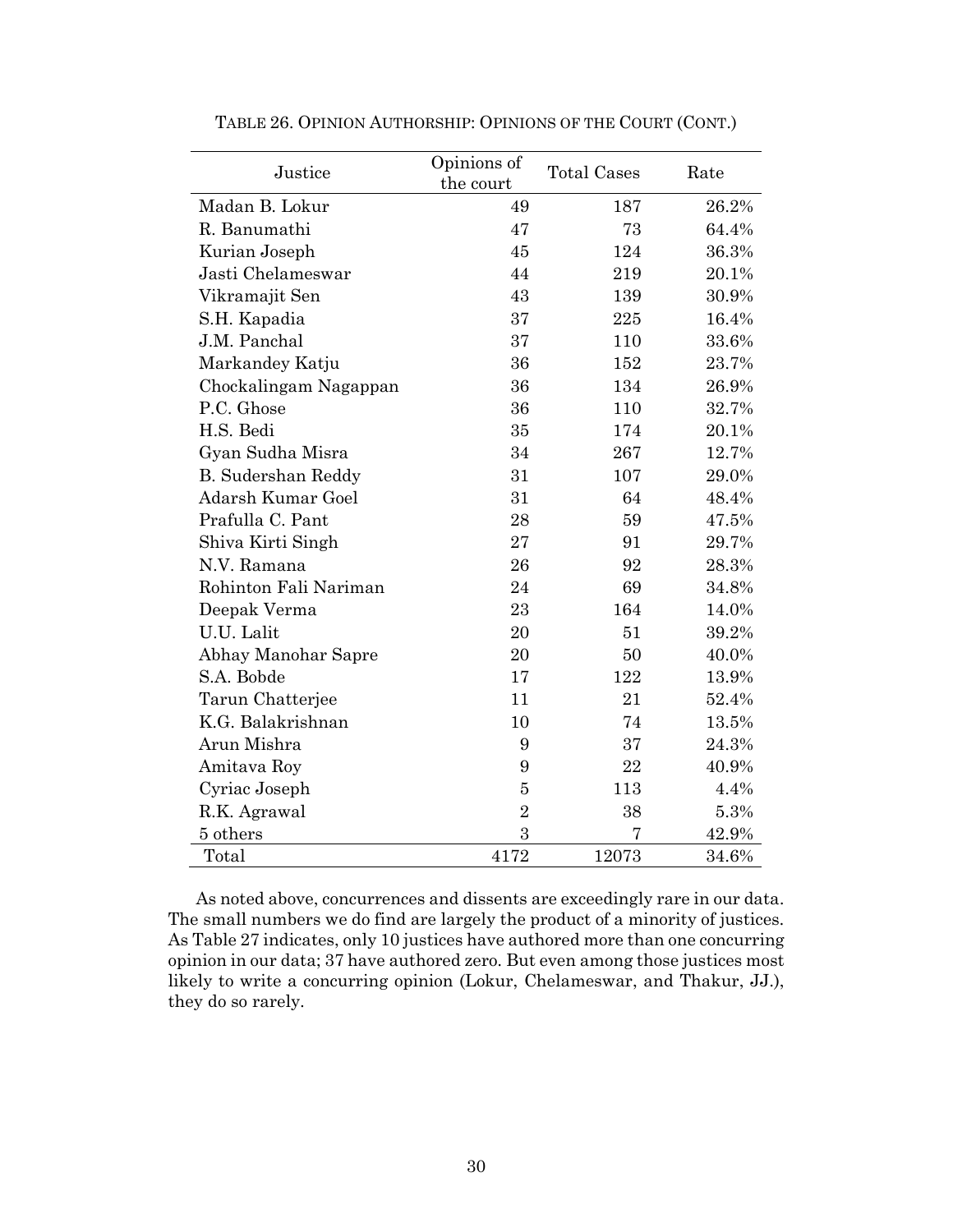| Justice                   | Concurring<br>Opinions | <b>Total Cases</b> | Rate    |
|---------------------------|------------------------|--------------------|---------|
| Madan B. Lokur            | 8                      | 187                | $4.3\%$ |
| T.S. Thakur               | 6                      | 403                | 1.5%    |
| Jasti Chelameswar         | 5                      | 219                | 2.3%    |
| K.S.P. Radhakrishnan      | $\overline{4}$         | 450                | 0.9%    |
| Dipak Misra               | $\overline{4}$         | 438                | 0.9%    |
| C.K. Prasad               | $\overline{4}$         | 337                | 1.2%    |
| Altamas Kabir             | 3                      | 252                | 1.2%    |
| A.K. Ganguly              | 3                      | 246                | 1.2%    |
| Gyan Sudha Misra          | 3                      | 267                | 1.1%    |
| A.K. Sikri                | $\overline{2}$         | 239                | 0.8%    |
| G.S. Singhvi              | $\mathbf{1}$           | 494                | 0.2%    |
| R.M. Lodha                | $\mathbf{1}$           | 348                | 0.3%    |
| Swatanter Kumar           | $\mathbf{1}$           | 300                | 0.3%    |
| Aftab Alam                | $\mathbf{1}$           | 299                | 0.3%    |
| Mukundakam Sharma         | $\mathbf{1}$           | 201                | 0.5%    |
| Ranjana Prakash Desai     | $\mathbf{1}$           | 204                | 0.5%    |
| F.M.I. Kalifulla          | $\mathbf{1}$           | 212                | 0.5%    |
| H.L. Gokhale              | $\mathbf{1}$           | 244                | 0.4%    |
| J.S. Khehar               | $\mathbf{1}$           | 176                | 0.6%    |
| R. Banumathi              | $\mathbf{1}$           | 73                 | 1.4%    |
| Kurian Joseph             | $\mathbf{1}$           | 124                | 0.8%    |
| Vikramajit Sen            | $\mathbf{1}$           | 139                | $0.7\%$ |
| S.H. Kapadia              | $\mathbf{1}$           | 225                | 0.4%    |
| <b>B.</b> Sudershan Reddy | $\mathbf{1}$           | 107                | 0.9%    |
| Rohinton Fali Nariman     | $\mathbf{1}$           | 69                 | 1.4%    |
| Cyriac Joseph             | 1                      | 113                | 0.9%    |
| 37 others                 | $\overline{0}$         | 5707               | $0\%$   |
| Total                     | 58                     | 12073              | 0.4%    |

TABLE 27. OPINION AUTHORSHIP: CONCURRING OPINIONS

So too with dissenting opinions. Table 28 reveals that only 5 justices have authored more than one dissenting opinion in our data; 46 have authored zero. Interestingly, the three justices who write dissents at the highest rate (Banumathi, Misra, and Chelameswar, JJ.) are familiar from the tables above, as well.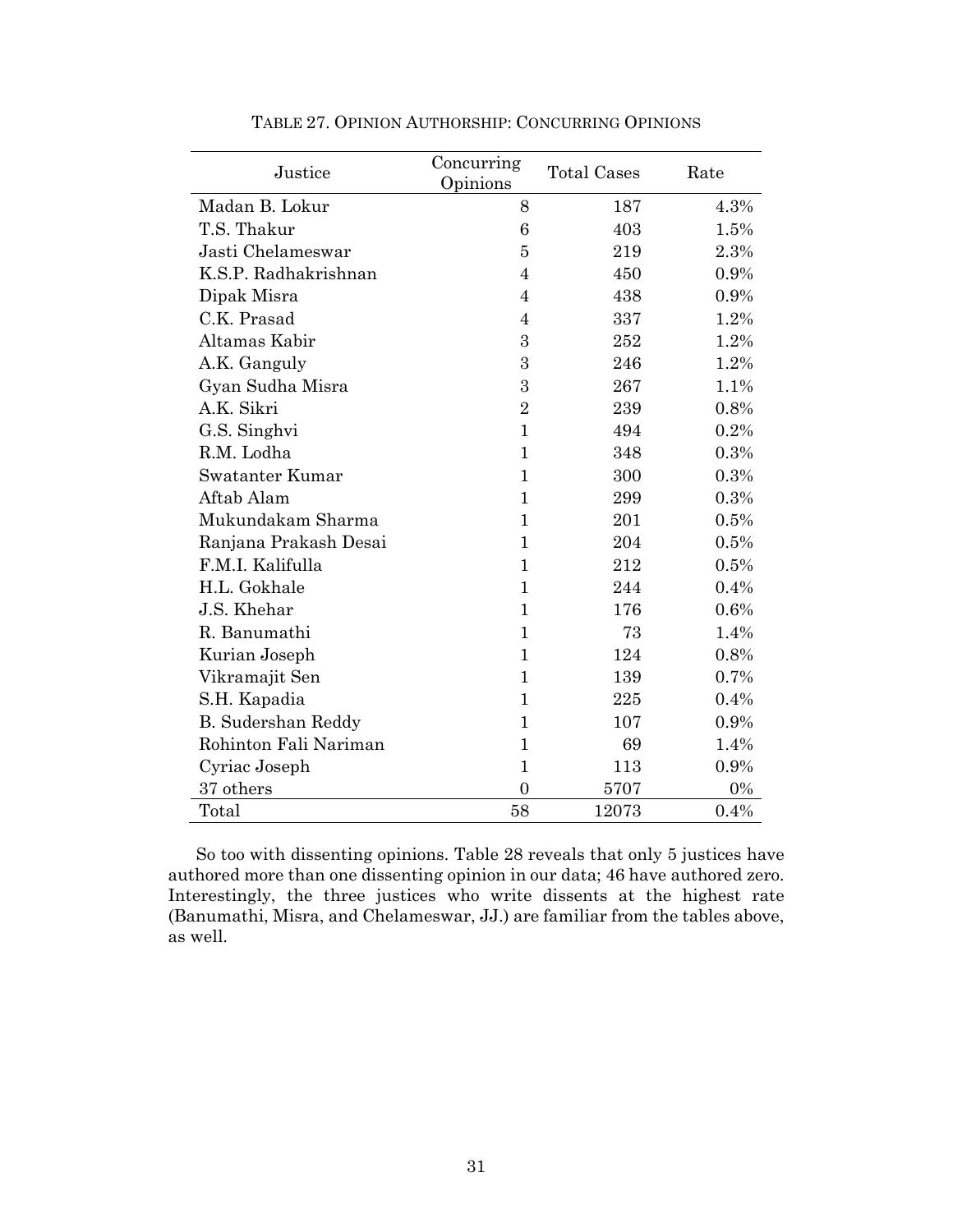| Justice              | Dissenting<br>opinions | <b>Total Cases</b> | Rate  |
|----------------------|------------------------|--------------------|-------|
| Gyan Sudha Misra     | 6                      | 267                | 2.2%  |
| Jasti Chelameswar    | $\overline{4}$         | 219                | 1.8%  |
| V. Gopala Gowda      | 3                      | 231                | 1.3%  |
| H.L. Gokhale         | $\overline{2}$         | 244                | 0.8%  |
| R. Banumathi         | $\overline{2}$         | 73                 | 2.7%  |
| P. Sathasiyam        | 1                      | 511                | 0.2%  |
| K.S.P. Radhakrishnan | 1                      | 450                | 0.2%  |
| Altamas Kabir        | $\mathbf 1$            | 252                | 0.4%  |
| A.K. Patnaik         | 1                      | 397                | 0.3%  |
| Ranjan Gogoi         | 1                      | 253                | 0.4%  |
| Aftab Alam           | 1                      | 299                | 0.3%  |
| Anil R. Dave         | 1                      | 364                | 0.3%  |
| S.S. Nijjar          | 1                      | 288                | 0.3%  |
| F.M.I. Kalifulla     | 1                      | 212                | 0.5%  |
| V.S. Sirpurkar       | 1                      | 98                 | 1.0%  |
| Dalveer Bhandari     | 1                      | 193                | 0.5%  |
| H.S. Bedi            | 1                      | 174                | 0.6%  |
| 46 others            | $\theta$               | 7548               | $0\%$ |
| Total                | 29                     | 12073              | 0.2%  |

TABLE 28. OPINION AUTHORSHIP: DISSENTING OPINIONS

## V. CONCLUSION

In this paper, we present a wide range of findings from our analysis of the largest, most detailed dataset of Supreme Court of India judgments ever constructed. These findings should help establish basic facts about the Court that can inform and perhaps provoke future research. We already have some such research underway. We will conclude by noting the research questions we are exploring and other potential questions raised by the data.

First, the large number of cases decided by the Court, large number of criminal cases, and large number of cases involving individual appellants, are consistent with the Court's oft-stated self-conception as a "people's court" determined to provide broad access to litigants. It is worth asking whether the other patterns we see in the data are consistent with this philosophy. Is the Court's behavior consistent with other, less apparent objectives? Is the Court working at cross-purposes with itself? In *The Unintended Consequences of Case-by-Case Rescue: An Empirical Study of Indian Supreme Court Cases from 2010 to 2014*,[55](#page-31-0) we explore this question further.

<span id="page-31-0"></span><sup>55</sup> [unpublished working paper]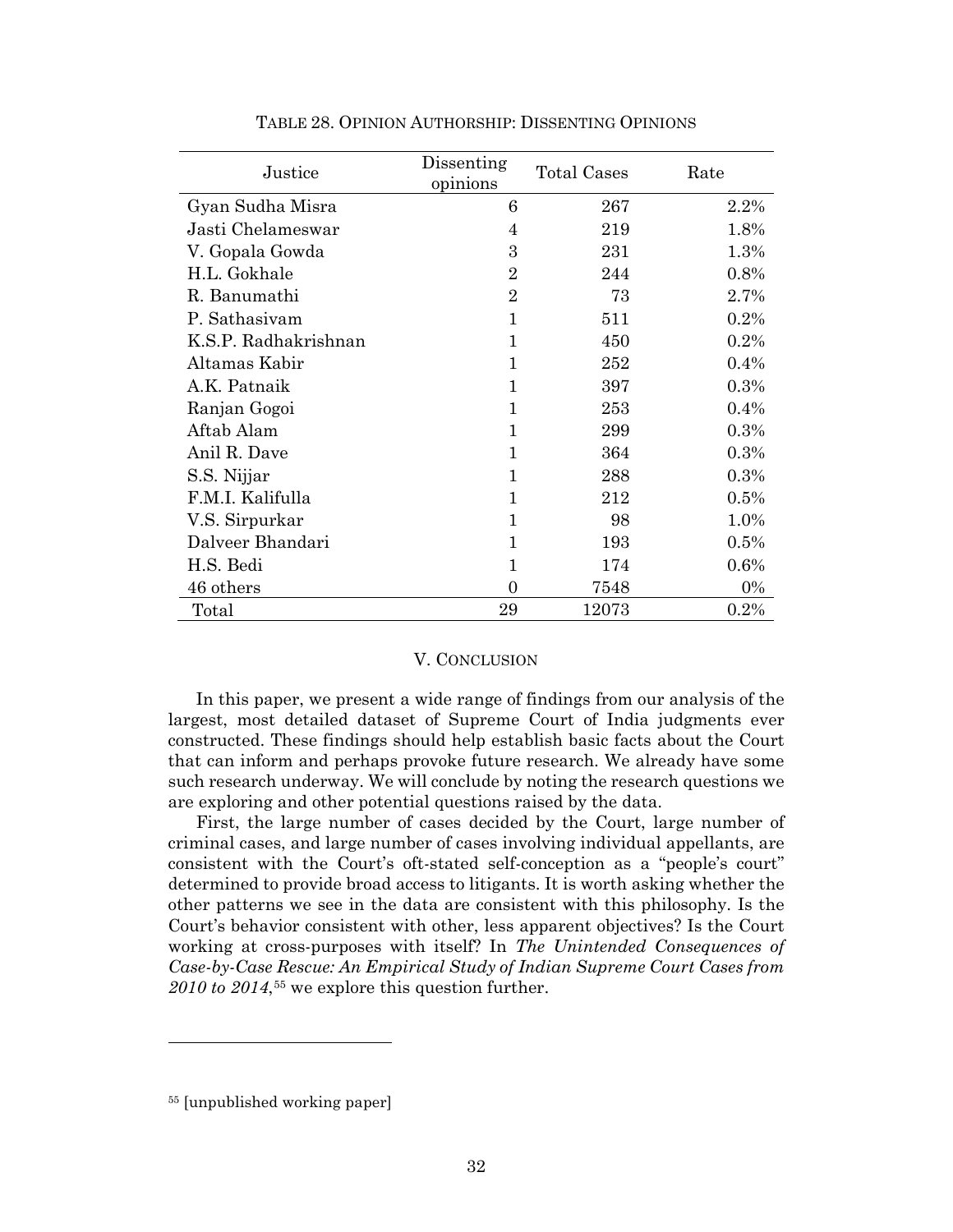Second, what more can we learn about the role of attorneys in the Court's decision-making? Accounts of the influence of so-called "grand advocates" abound.[56](#page-32-0) Is there a way to see whether they affect the outcomes of cases? There are many ways to approach these questions; in current work underway, we look for evidence that senior advocates have a discernable influence on whether SLPs get admitted for decision on the merits.<sup>[57](#page-32-1)</sup>

Third, the wide heterogeneity in subject matters decided by the Court raises questions of how well-represented different categories are relative to their distribution in litigation in high courts and courts of first instance. Does the Court seem to preference certain categories relative to others? If so, why?

Fourth, the data on bench sizes suggests that much of the work that we would expect would be done by three- and five-judge benches (and which traditional was done by such benches) is now being done by two-judge benches. This includes deciding constitutional challenges, overruling precedent, and hearing PILs. Further research is warranted to explain why this appears to be happening, and what effects it is having on the jurisprudence of the Court.

Fifth, the data on case duration suggests that delays in adjudication are distributed throughout the appellate hierarchy. Many questions remain: How long are the delays faced by the cases that *aren't* in our data, which are pending but not yet decided? At what levels of the court system can delays be most easily remedied? How are delays affecting the delivery of justice? To what do pervasive delays incentivize litigants to use appeal to the Court as a means of delaying inevitable defeat, rather than vindicating their rights?

Sixth, how do we evaluate the data on case outcomes? One must draw inferences with great care, because the Court is not only deciding cases—it is choosing which cases to decide through the SLP process. This can lead to very counterintuitive conclusions. As we discuss in our *Unintended Consequences* paper, the Court may have a bias in favor of, say, criminal defendants, even if the reversal rate in favor of criminal defendants is *lower* than the reversal rate in favor of other appellants. Why? Because if the Court's bias is to admit SLPs from criminal defendants, even when the appeal is relatively weak, this will mean that appeals from criminal defendants will tend to be weaker than other appeals—and thus the reversal rate may be lower.

 $\overline{a}$ 

<span id="page-32-0"></span><sup>56</sup> Robinson and Galanter describe an even smaller group of lawyers in the top echelon of the Indian legal profession whom they dub "Grand Advocates." Marc Galanter and Nick Robinson, *India's Grand Advocates: A Legal Elite Flourishing in the Era of Globalization* 2 & 11 (HLS Program on the Legal Professional Research Paper No. 2013-5, 2013). These elite lawyers charge eye-popping fees (\$10,000 for a few minutes of argument) and represent only the "uber-rich, major multinational corporations, and the country's political class." *Id*. Robinson and Galanter further argue that the that "the presence of so many benches, and the resulting pervasive (though mild) indeterminacy of precedent, increases the chances that representation by a grand advocate may make a difference in outcome. At least it is perceived to possibly make a difference by significant numbers of clients with deep pockets engaged in controversies where the stakes make irrelevant the size of legal fees." *Id.* at 9.

<span id="page-32-1"></span><sup>57</sup> [Citation.]